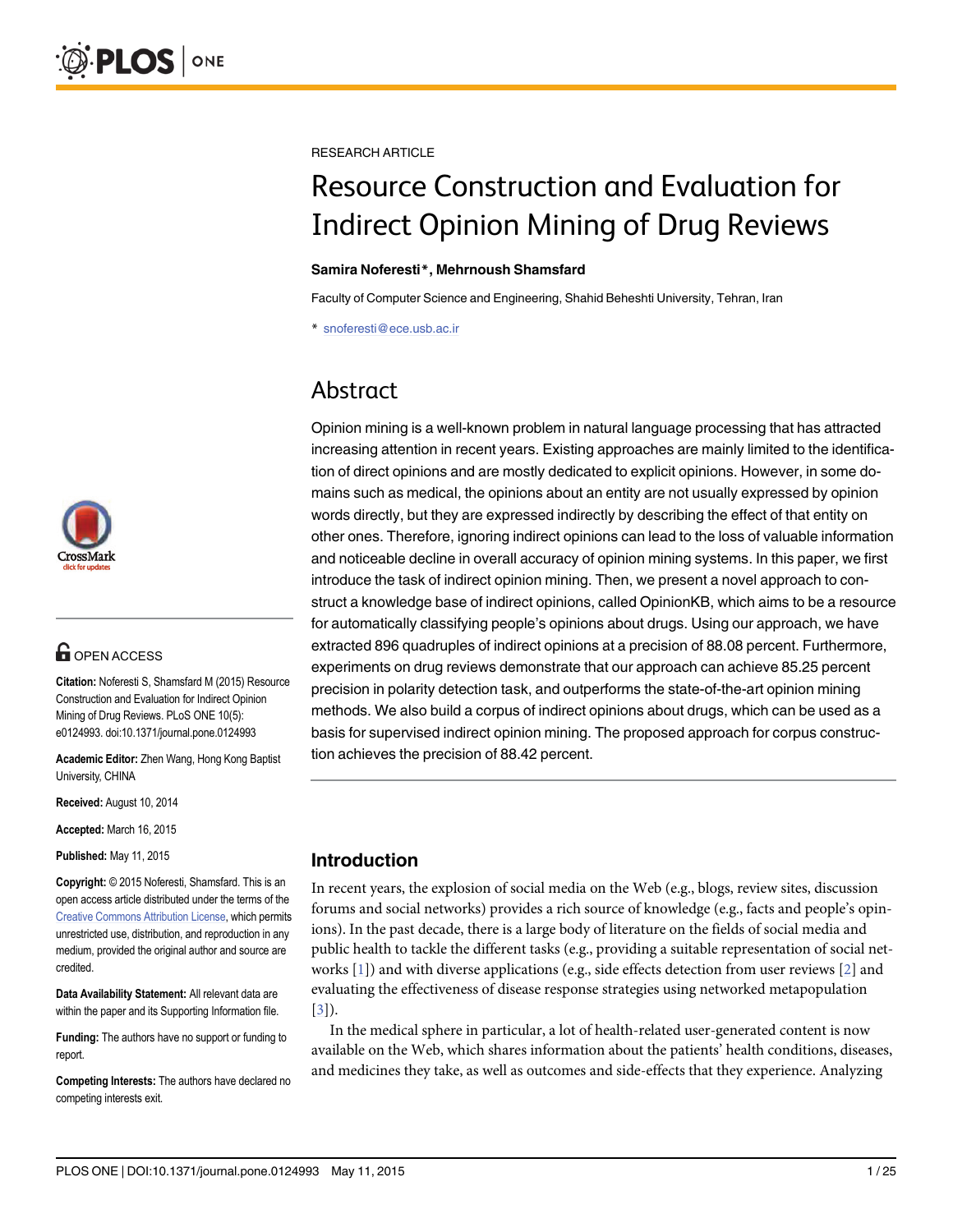<span id="page-1-0"></span>these opinions can be valuable for healthcare providers to provide better services, and for laypeople to be aware of others' opinions and to benefit from their experiences to make informed decisions before using a service or product. However, the ever-increasing amount of opinions on the Web has raised the demand for developing automatic methods of analyzing and summarizing opinions. Opinion mining is the field of study that aims to automatically extract and classify people's opinions towards entities.

Although opinion mining is usually associated with sentiment analysis, in some streams of research, there is difference between opinion mining and sentiment analysis [\[4](#page-22-0)]. Opinion mining aims at identifying opinions and attitudes in natural language texts while sentiment analysis intends to infer emotional states from the texts.

There are two types of opinions: direct and indirect  $[5]$ . Direct opinion is expressed directly on an entity or one of its aspects (e.g., "This drug is very good."). In contrast, indirect opinion is expressed on an entity based on its effect on some other entities (e.g., "After taking this drug, my blood pressure rises."). From another perspective, an opinion can be any one of the following two types: explicit and implicit  $[5]$  $[5]$ . An explicit opinion contains specific opinionated words or expressions. For example, the sentence "Accutane is amazing." expresses an explicit positive opinion through the opinion word "amazing". In contrast, an implicit opinion is an objective statement that implies an opinion due to the desirable or undesirable facts. The sentence "This drug decreased my vision", has no explicit opinion word, but clearly implies a negative opinion about the drug, since this experience is an undesirable fact. Different kinds of opinions are described in section "Motivation and Contribution" with some examples.

Most of current studies carried out in the field of opinion mining have aimed at detecting direct opinions, especially explicit direct opinions. However, in some domains such as medical and economic, it is very common for users to express their opinions indirectly. In the drug domain, patients usually write about their experiences of drug effectiveness or side effects instead of expressing a direct opinion. Patients' experiences are often expressed without any explicit expression of opinion. Rather, the desirable or undesirable effects of the drug implicitly indicate a positive or negative sentiment towards the drug.

Identifying indirect opinions is very challenging but critical for facilitating implicit opinion mining and improving the overall performance of opinion mining systems. Therefore, in the current research, we focus on the task of indirect opinion mining. In this context, the aim of this paper is to: (1) propose a model for representing an indirect opinion; (2) construct a knowledge base of indirect opinions from drug reviews that can be used as a basis for the task of automatic indirect opinion mining; (3) build a corpus of indirect opinions which can be used as a resource for supervised indirect opinion mining; (4) evaluate the quality of the constructed resources and demonstrate the appropriateness of the proposed approach; and (5) propose and validate a method for polarity detection of new examples of drug reviews by employing the constructed knowledge base.

The rest of this paper is organized as follows. First, we provide an overview of related research in the area of opinion mining. Then we present the contribution of current work and some motivating examples to illustrate how the proposed approach improves existing ones. After that, we propose a model for representing indirect opinions. We present the exploited resources and the details of the proposed method for automatically constructing a corpus and a knowledge base of indirect opinions. We then report experimental results. The last section concludes the paper and outlines future directions.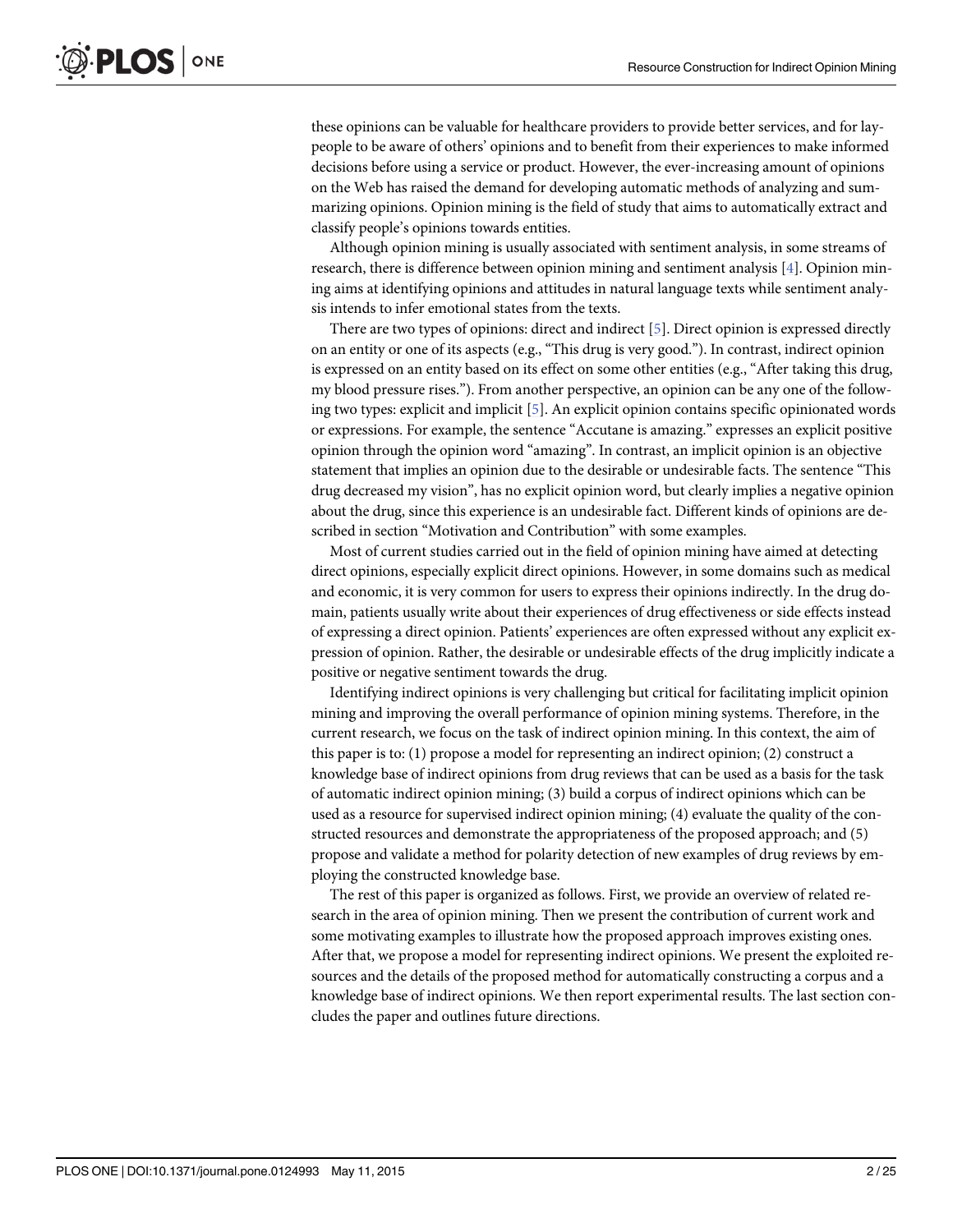### <span id="page-2-0"></span>Related Work

Opinion mining has been a very active research area in recent years and, hence, there is a large body of research literature on this filed. Pang and Lee [\[6\]](#page-23-0), Liu [\[5](#page-23-0)] and Cambria and Hussain [\[7](#page-23-0)] have provided comprehensive surveys of important research in this field.

Opinion mining contains many research areas. In this section, we just focus on two relevant research areas: (1) polarity classification which aims to classify texts into different categories (usually, positive or negative), and (2) resource creation for opinion mining. In the following subsections, we first review related work on polarity classification task. Then, we provide an overview of existing approaches to resource creation for opinion mining.

## Polarity Classification

We categorize existing work on polarity classification according to several dimensions: type of text, level of analysis, type of opinion, and technique that is used for analysis.

The first dimension is the type of texts on which the analysis is done. An opinionated text can be a review, an article in a newspaper, a forum discussion, a blog, a posting in a social network site, etc. Each of these types has its own special characteristics. For example, reviews are often more subjective than newspaper articles. Furthermore, analysis of reviews is more challenging than that of newspaper articles due to the informal style of writing and misspelling errors. Therefore, polarity classification requires different analysis techniques depending on the type of text.

Among these types of text, reviews have received more and more attention. Nowadays, individuals and organizations are increasingly using the content in review sites for decision making. Most of works on review mining have been carried out on general domains such as product, movie, hotel and restaurant reviews  $[8,9,10]$ . We aim at working on medical domain because of significant amount of indirect opinions and publicly available domain knowledge in this field. In addition, health-related social media offers a rich source of patients' opinions. Analyzing these opinions could lead to an improvement in health-care services.

Second dimension is the level of analysis. Polarity classification has been studied at the document, sentence and aspect levels. The pioneered works focused on the document level aiming at determining the overall polarity of a document [\[9,11\]](#page-23-0). Document-level opinion mining is less effective since it assumes that each document is about a single object. However, this assumption is not always true.

Later works applied opinion mining to individual sentences in a document. Sentence-level opinion mining is associated with two tasks; the first task is to identify whether a given sentence is opinionated or not, called subjectivity classification  $[12,13]$  $[12,13]$  $[12,13]$  $[12,13]$  $[12,13]$ , and the second one is to classify a sentence as a positive or negative opinion, called polarity classification [\[8,9,14,15\]](#page-23-0).

Neither document-level nor sentence-level polarity classification is able to discover what exactly an author likes or dislikes. Thus, a more fine-grained analysis is needed. The task of aspect-level polarity classification determines the opinions expressed on different aspects of entities [\[8,16,17,18](#page-23-0),[19](#page-23-0)].

Third dimension is the type of opinion. Previous studies on opinion mining have mainly focused on direct opinions, especially on explicit direct opinions. Few studies have also been carried out on analyzing implicit opinions. Zhang and Liu [\[20](#page-23-0)] focused on the objective nouns and noun phrases that imply opinions. In a slightly different direction, Greene and Resnik [[21\]](#page-23-0) studied the influence of syntactic packaging on implicit sentiments. Cambria and Hussain [\[7](#page-23-0)] introduced a new paradigm, namely "sentic computing", for concept-level opinion mining, which uses affective ontologies and common sense reasoning tools and is useful for inferring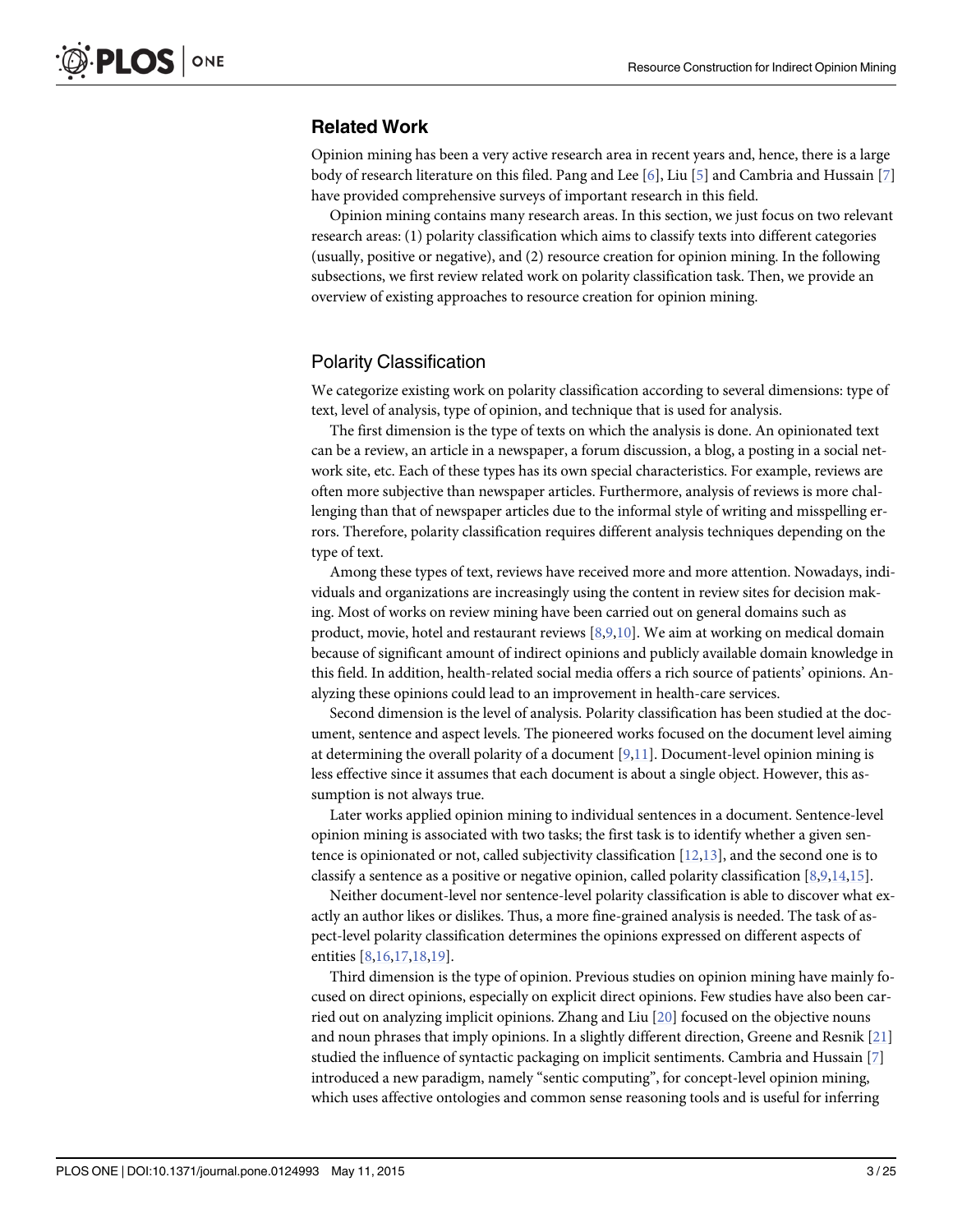<span id="page-3-0"></span>implicit emotional meaning underpinning words. However, none of these approaches has clearly focused on indirect opinions.

Fourth dimension is the technique used to tackle the task of polarity classification. Generally, existing approaches for opinion mining can be classified into three main groups: (1) Lexicon-based approaches [[16,22\]](#page-23-0), which mainly focus on the construction and use of sentiment lexicons such as SentiWordNet [[23\]](#page-23-0); (2) Machine learning approaches [\[9,24,25](#page-23-0)], which depend upon the availability of an annotated corpus with polarity labels to train a classifier; and (3) Concept-based approaches [[4](#page-22-0),[26,27,28,29](#page-23-0)], that focus on semantic analysis of text through the use of ontologies or semantic networks, which allow the aggregation of conceptual and affective information associated with natural language opinions.

As mentioned before, previous approaches have mainly focused on direct opinions and are not able to handle indirect opinions effectively. Lexicon-based and machine learning approaches mainly rely on the subjective part of text in which opinions are expressed explicitly, e.g., opinion words and their co-occurrence frequencies, while most of indirect opinions have no explicit opinion word. Even when machine learning approaches are employed to learn implicit opinions from corpora, the performance is low. The main reason is that they are semantically weak, meaning that with the exception of obvious opinion words they have little predictive value individually  $\boxed{7}$ . Concept-level approaches step away from blind use of keywords and word co-occurrence count, but rather they rely on the implicit features associated with natural language concepts and, hence, are able to handle some of implicit expressions of opinions. The focus of current concept-based approaches, however, is more on developing and/or employing a knowledge base of common sense concepts with associated polarity such as SenticNet (<http://sentic.net/senticnet-2.1.zip>). The accuracy of these approaches is dependent on the richness of the knowledge bases. However, due to the fact that these knowledge bases often do not contain technical and domain terms which occur frequently in the drug domain, they are insufficient for polarity classification of drug reviews.

Moreover, relying on the common sense and domain terms alone is not sufficient for predicting the polarity of indirect opinions since most medical terms such as "pain", "depression" and "anxiety" are considered negative in current common sense knowledge bases such as SenticNet, but they occur frequently in positive sentences. For example, the sentence "After about 5 weeks, my acne disappeared and has not come back." is positive although the concept "acne" is negative in SenticNet. In fact, verbs play an important role in analyzing the indirect opinions' polarity. Thus, we need a different analysis technique for indirect opinion mining that not only spot domain terms but also considers context words such as verbs.

### Resource Creation for Opinion Mining

Opinion mining has many subtasks and for each of them, appropriate resources have been created. Therefore, there is a wide variety of researches on resource creation for opinion mining. In the rest of this subsection we just provide a review of some relevant studies conducted on creation of corpora, lexicons and knowledge bases for polarity classification.

Availability of labeled data is a prerequisite for development of supervised machine learning approaches. Therefore, many attempts have been done on developing a manually annotated corpus for opinion mining  $[8,16,30,31]$  $[8,16,30,31]$  $[8,16,30,31]$  $[8,16,30,31]$  $[8,16,30,31]$ . In [\[31\]](#page-24-0) the main issues related to the development of a corpus for opinion mining were discussed. However, manual annotation of sufficient data is a tedious, expensive and time consuming task. In order to overcome this problem, researchers have proposed automatic approaches for corpus construction. Kaji and Kitsuregawa [\[32\]](#page-24-0) proposed some heuristics to develop a polarity-tagged corpus from HTML documents based on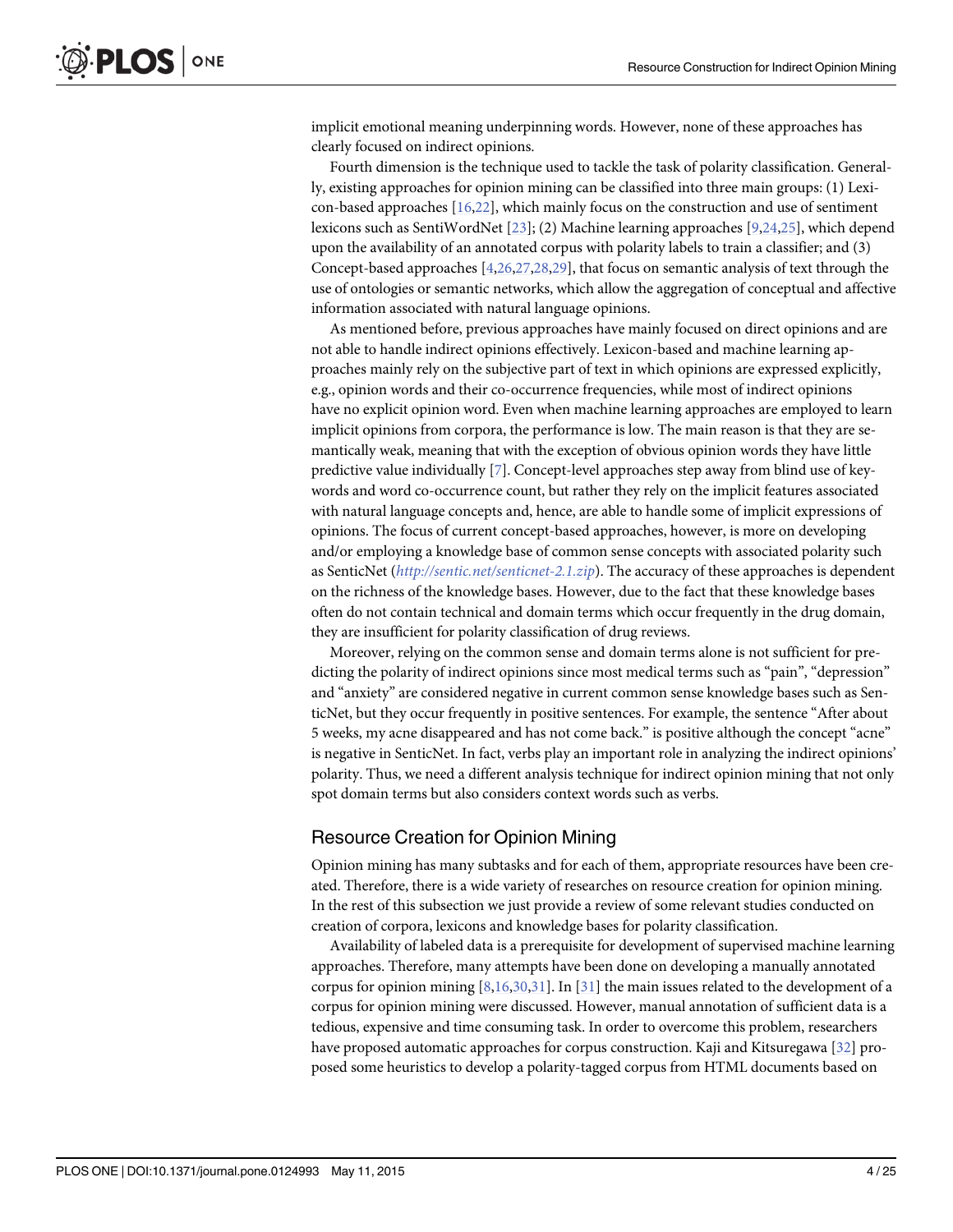<span id="page-4-0"></span>Web page layout structures and linguistic patterns. In  $[33,34]$  Twitter was used to form a training set by using emoticons such as ":-)" and ":-(". Asmi and Ishaya [\[35](#page-24-0)] proposed a framework for automatic generation of a corpus based on semantic analysis of text using existing resources (i.e., SentiWordNet, WordNet and domain specific dictionaries). The focus of current approaches has been on annotating direct opinions. Thus, existing corpora are not appropriate for indirect opinion mining. To the best of our knowledge, there is no previous work on automated building a corpus of indirect opinions.

In the context of lexicon construction, Turney and Littman [\[36\]](#page-24-0) tried to find the semantic orientation of a word through the strength of its association with a set of seed words with known polarity. Esuli and Sebastiani [[23](#page-23-0)] developed a lexicon called SentiWordNet employing eight classifiers and quantitatively analyzing the glasses of WordNet synsets to attach polarity values to each synset. Neviarouskaya, Prendinger and Ishizuka [[22](#page-23-0)] generated SentiFul, a reliable lexicon of sentiment-conveying terms, modifiers, functional words and modal operators. However, there is no general-purpose sentiment lexicon since the polarity of words is domaindependent. Hence, some of previous studies have focused on adapting sentiment lexicons to a specific domain [\[8](#page-23-0)[,37,38](#page-24-0)]. However, same words in a same domain may indicate different polarities. In other words, sentiment polarity of words is context-dependent. To solve this problem, construction of context-dependent sentiment lexicons has been proposed  $[10,19]$  $[10,19]$  $[10,19]$ . In this kind of lexicons, polarity of a word is determined depending on its aspect in the context. Current sentiment lexicons are not appropriate for indirect opinion mining since most of indirect opinions are implicit and have no opinion words.

Some studies have also been carried out on construction of concept-level resources for opinion mining [[4](#page-22-0),[26,27](#page-23-0)]. SenticNet is a resource for opinion mining that exploits AI and semantic Web techniques to attach polarity values and strength to common sense concepts. In  $[39]$  a new approach is represented for building a sentiment dictionary using iterative regression and a random walk strategy. Current concept-level resources are not sufficient for indirect opinion mining since the polarity of an indirect opinion is not only conveyed by its concepts but also by interaction of the concepts. However, previous approaches have considered concepts separately and not integrated their interaction.

A considerable number of studies have also been conducted on resource creation in closely related fields such as emotion detection. In [[40,41\]](#page-24-0) a method based on commonsense knowledge is proposed to the task of emotion detection which solves the problem of indirectly mentioning of an emotion. In this work, a knowledge base is built for modeling affective reactions to real-life situations described in text based on the appraisal theories. However, in practice, there are some limitations to using this method for indirect opinion mining of drug reviews. First, in this method, the initial core of the knowledge base was designed manually, and then following a semi-automatic process, it was extended and populated using real examples from the ISEAR data bank [\[42\]](#page-24-0). In fact, this method relies on labeled examples which may be not available in other domains. Second, this method is a commonsense knowledge-based approach while most terms of drug reviews are technical. Third, this method could not satisfactorily deal with the missing entity issue that occurs frequently in drug reviews. In summary, this method is a commonsense knowledge-based approach relying on labeled examples to the task of emotion detection. In other words, in order to be applicable in other domains or other tasks, this method needs appropriate changes and domain-specific labeled examples.

In this paper we aim to introduce a full-automatic approach which provides the essential resources for mining indirect opinions. The proposed approach does not need labeled examples and, hence, is applicable to any domain in which related domain knowledge is available.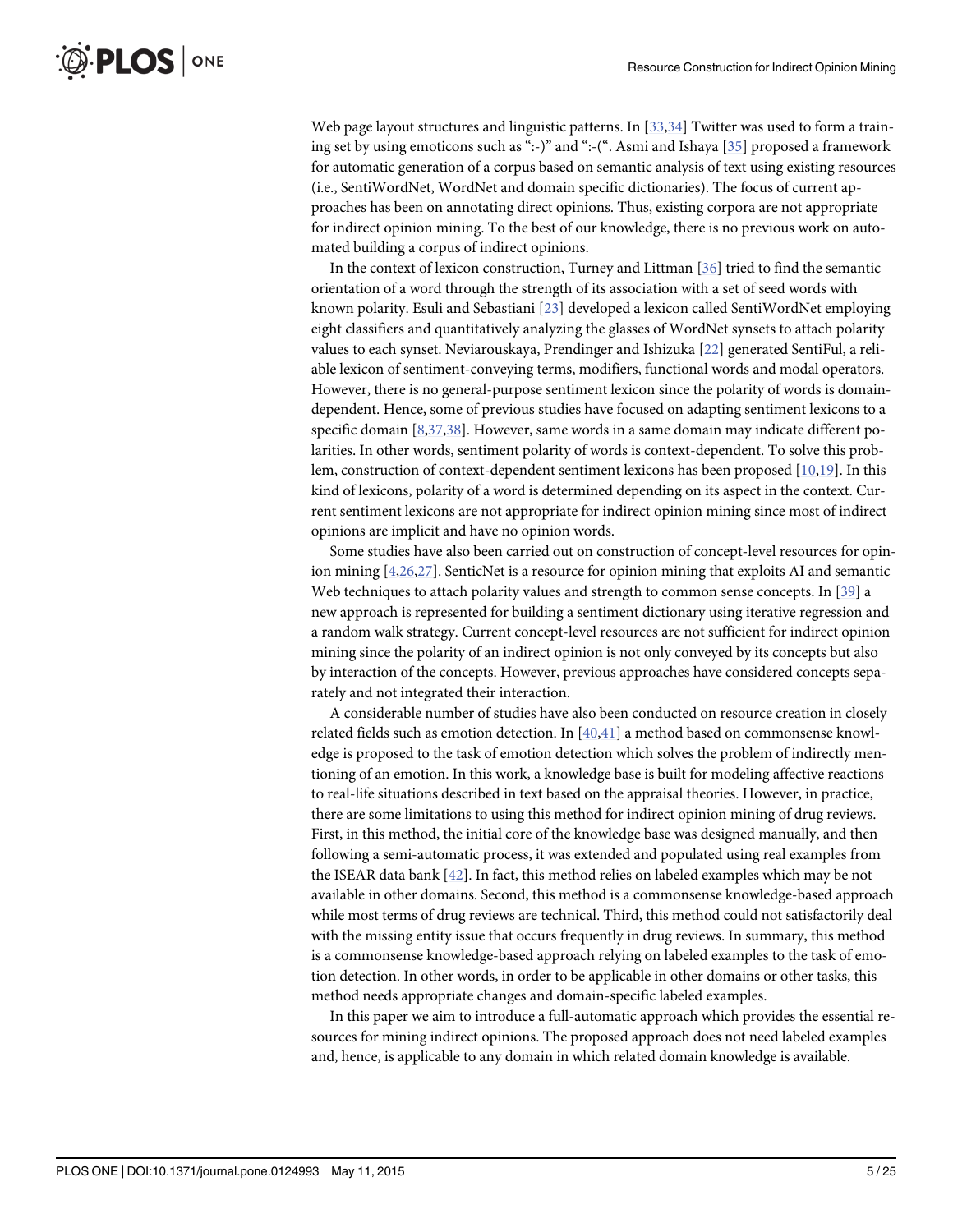## Motivation and Contribution

As mentioned before, an opinion can be one of the following two types: direct and indirect  $[5]$  $[5]$ . From another point of view, opinions can be grouped into two categories: explicit and implicit [\[5](#page-23-0)]. Table 1 shows different kinds of opinions according to different perspectives with some examples. For example, in Table 1 direct reviews  $(1-3)$  are explicit since the words "effective" and "amazing" imply positive sentiments and the word "dangerous" implies a negative sentiment. Likewise, in indirect reviews (6–7), the words "successfully" and "cure" imply positive sentiments. In contrast, direct reviews (4–5) and indirect reviews (8–12) are implicit since they do not have any opinion word.

Our studies on drug reviews from **[www.druglib.com](http://www.druglib.com/)** show that only 27 percent of opinionated sentences actually contain direct opinions. In other words, about 73 percent of opinionated sentences are indirect. Only 48 percent of indirect opinions are explicit, which means that traditional approaches, which rely on subjective statements, only consider portions of the available data and ignore a considerable amount of valuable information. This is why exploring a model to deal with indirect opinions has been planned in the present research to solve the problem to a great extent.

To introduce the motivation behind our proposed approach and to illustrate in what way it improves the existing ones, we use some examples. Some opinions contain opinion words, and hence can be classified using traditional approaches. Given a sentence such as review (1) in Table 1, a lexicon-based system would be able to correctly classify it as positive since the opinion word "effective" has positive polarity in sentiment lexicons such as SentiWordNet. This is the case for reviews 2, 3, 6 and 7 as well. However, in review (8), although the negative word "pain" is present, the sentence should be classified as positive. To overcome this issue, some previous approaches defined additional rules. Liu [\[5](#page-23-0)] introduced a set of rules for dealing with sentiment shifters. One of these rules expresses that decreasing or increasing the quantity associated with an opinionated item can change the polarity of the opinion. However, this rule is only applicable for the sentences with opinionated items. Let us consider a more complicated

#### Table 1. Different kinds of opinions with some examples

| Type                  | <b>Review</b>                                                                                                    |
|-----------------------|------------------------------------------------------------------------------------------------------------------|
| direct/explicit       | (1) The drug was very effective.                                                                                 |
| direct/explicit       | (2) This drug was amazing.                                                                                       |
| direct/explicit       | (3) This drug is dangerous.                                                                                      |
| direct/implicit       | (4) This drug is piece of crap.                                                                                  |
| direct/implicit       | (5) This drug should be taken off the market.                                                                    |
| indirect/<br>explicit | (6) Taken daily, Prevacid successfully reduced my acid stomach symptoms to the point<br>that they did not occur. |
| indirect/<br>explicit | (7) It cured the acne.                                                                                           |
| indirect/<br>implicit | (8) This drug reduced my pain significantly.                                                                     |
| indirect/<br>implicit | (9) This drug decreased my vision.                                                                               |
| indirect/<br>implicit | (10) This may lead to decreased renal function.                                                                  |
| indirect/<br>implicit | (11) It raised my LDL cholesterol level.                                                                         |
| indirect/<br>implicit | (12) After using this drug, my blood pressure rises.                                                             |

doi:10.1371/journal.pone.0124993.t001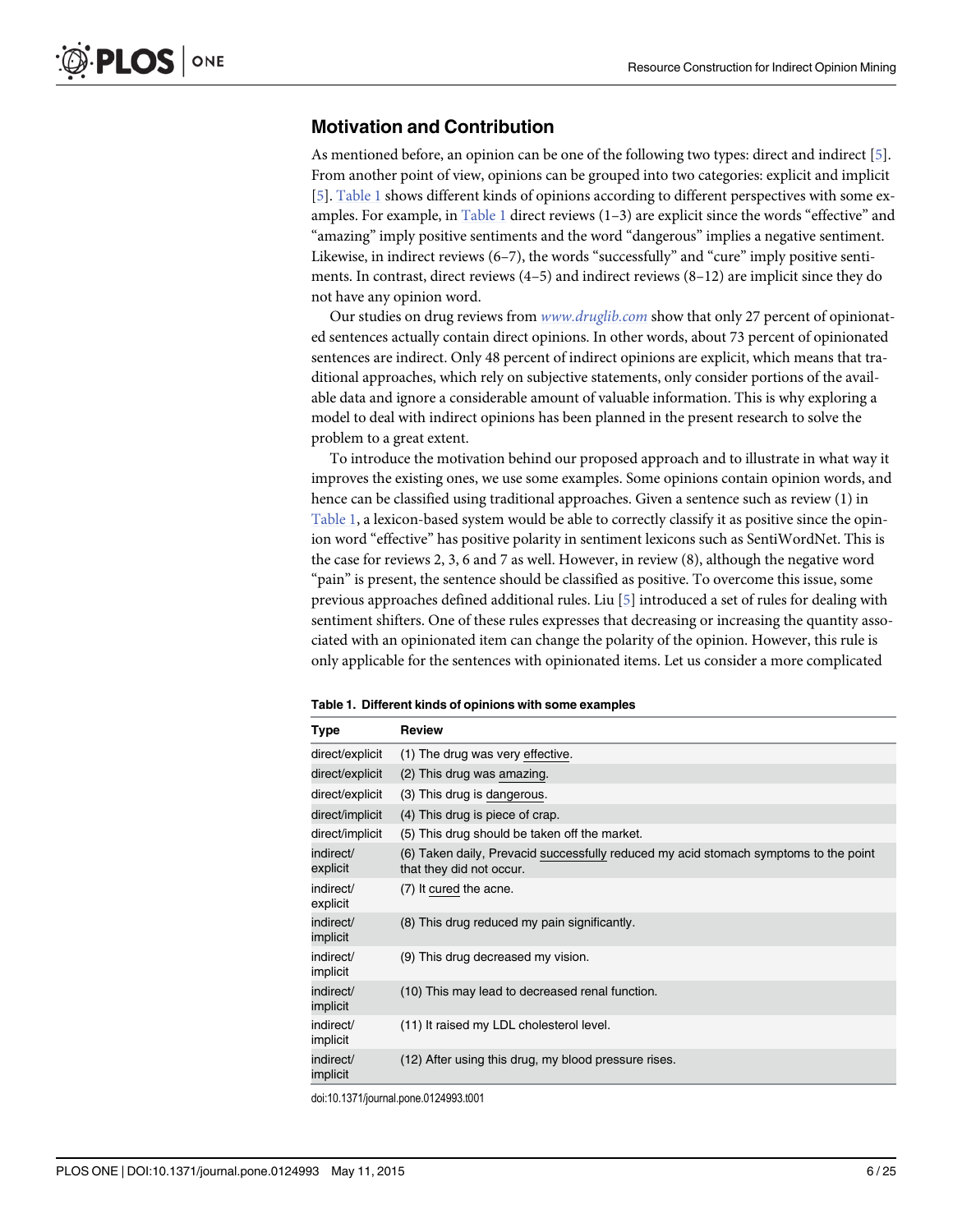example. Review (9), cannot be correctly classified by lexicon-based approaches or even by the additional rules which defined in  $[5]$  $[5]$  since it has no opinion word. A method to overcome this issue is sentic computing  $[7]$ , whose main idea is to acquiring the polarity of different concepts based on commonsense knowledge. To correctly classify an indirect opinion such as review (9), the system should know that the expression "decrease vision" is a commonsense concept that produces a negative polarity. However, some contexts such as reviews (10–12), in which most of the concepts are technical, cannot be correctly classified by commonsense knowledgebased approaches. In fact, analysis of indirect opinions needs deep understanding of textual context, drawing on both commonsense and domain knowledge as well as linguistic knowledge.

To address the mentioned considerations, this paper explores the task of indirect opinion mining from unlabeled free-format textual user reviews. Analysis of indirect opinions is very challenging for several reasons. Firstly, as mentioned before, most of indirect opinions are implicit so polarity detection of them needs semantic analysis of text. Secondly, polarity analysis of indirect opinions requires domain knowledge since they often contain technical concepts. Thirdly, due to the informal writing style of user reviews, most of indirect opinions have a missing entity. For example, the sentence "reduced amount of cystic acne." expresses a positive opinion about "Accutane". However, the drug name has not been mentioned in the sentence. We term this as missing entity issue. In this paper, we propose a new model to deal with these challenges. The main contributions of this paper can be summarized as follows:

- 1. We propose a model for representing indirect opinions. In contrast to direct opinion mining for which there has been a great research, the problem of indirect opinion mining is almost unexplored.
- 2. We propose a novel semantic-based method to construct the essential resources for indirect opinion mining. Different from previous concept-level approaches for opinion mining, which mainly depend on commonsense knowledge, the proposed method relies on domain knowledge instead. In addition, the proposed method is fully automatic and does not require labeled examples.
- 3. We explore the special issues associated with indirect opinion mining, i.e., determining the possible types of entities which are talked about in a review site (section "Named Entity Recognition"), missing entity issue (section "Incomplete Indirect Opinion Extraction") and missing knowledge issue (section "[The proposed Method for Exploiting the OpinionKB](#page-15-0)"), and present a model based on domain knowledge aiming to mitigate these issues. To the best of our knowledge, these issues have not been addressed by existing approaches in the field of indirect opinion mining.

## Problem Definition

Before solving any scientific problem, we need to formalize it. In the following, we present indirect opinion mining formulation including the definitions, sub-tasks and objectives.

An indirect opinion is expressed on an entity, called "effective entity", or an aspect of this entity based on its effects on another entity, called "affected entity". Consider the following sentences:

e.1) "Yasmin is supposed to alleviate PMS symptoms."

e.2) "A Yasmin overdose may cause bleeding."

The above sentences consist of the following key components: (1) effective entity or opinion target that is an entity (e.g., "Yasmin" in e.1) or aspect of the entity (e.g., "overdose" of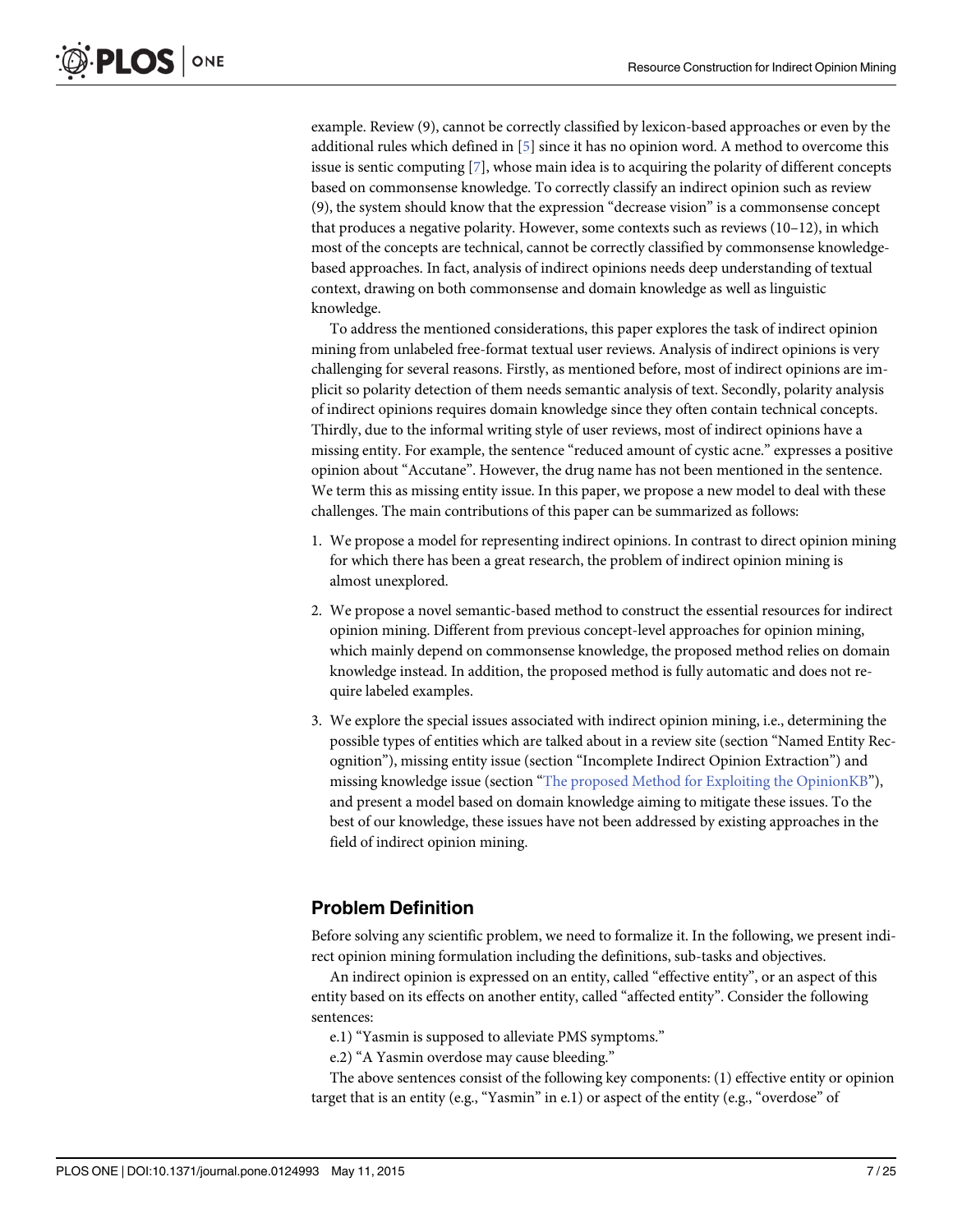<span id="page-7-0"></span>"Yasmin" in e.2) about which the opinion is expressed; (2) affected entity on which the effect of the effective entity is expressed (i.e., "PMS symptoms" and "bleeding" in e.1 and e.2, respectively); (3) effect which expresses the relationship between effective and affected entities (i.e., "alleviate" and "may cause", respectively); and (4) opinion polarity which indicates whether the opinion is negative or positive. In the above examples, the first sentence has positive and the second sentence has negative polarity. Given this insight, we define an indirect opinion as follows.

**Definition 1** (indirect opinion): An indirect opinion is represented by a quadruple ( $e_i$ ,  $e_j$ ,  $r_{ij}$ , p); where,  $e_i$  is the name of the effective entity,  $e_i$  is the name of the affected entity,  $r_{ii}$  is the effect of  $e_i$  on  $e_j$ , and p is the opinion polarity. Depending on application, this definition could be extended by other components such as aspect of the effective entity on which the opinion is expressed, opinion holder and opinion time. In this research, we only consider four mentioned components.

Definition 2 (indirect opinion mining): Considering the above definition, indirect opinion mining aims to discover all quadruples ( $e_i$ ,  $e_j$ ,  $r_{ij}$ ,  $p$ ) in a set of opinionated texts d.

The sub-tasks of the defined problem are derived from the components of the mentioned quadruple. Some of them are similar to the sub-tasks of the direct opinion mining [\[5](#page-23-0)].

Definition 3 (entity extraction and classification): This task aims to extract effective and affected entities, and categorize synonymous entity expressions.

Definition 4 (relationship extraction): This task aims to extract the relationship between effective and affected entities. Thus, it is similar to the relation extraction task in information extraction [[43\]](#page-24-0).

Definition 5 (polarity detection): This task determines the polarity of an indirect opinion.

#### Methods and Materials

In this section, a novel approach is proposed to automatically build a polarity-tagged corpus and a knowledge base of indirect opinions as two resources for polarity detection of drug reviews. In the following subsections, we first present the datasets and resources used for this purpose. Then, we describe our proposed method for resource construction in detail. Finally, the proposed method for exploiting the constructed knowledge base for the polarity detection task is presented.

## The Exploited Resources

In order to construct the essential resources for indirect opinion mining, a dataset of drug reviews is required. This dataset, called drug review dataset, was collected from [www.druglib.](http://www.druglib.com/) [com](http://www.druglib.com/), a popular website for reviewing drugs. This dataset contains 280 reviews for 33 drugs which were chosen randomly from the list of the most frequently rated drugs at the first page of the *druglib.com* website. We also collected a different dataset of 200 drug reviews from  $www.$ [askapatient.com](http://www.askapatient.com/) and used it as development set. The development set in which each indirect opinion is tagged by affected entities is used for determining affected entity types (section "Named entity recognition").

In addition, the proposed method for resource construction is based on domain knowledge. To obtain domain knowledge, we used [www.dailymed.com](http://www.dailymed.com/) and [www.webmd.com](http://www.webmd.com/) websites. These websites contain good information about usage and side effects of a drug. We integrated appropriate information of these resources and constructed a knowledge base of known drug effects and side effects, called DomainKB.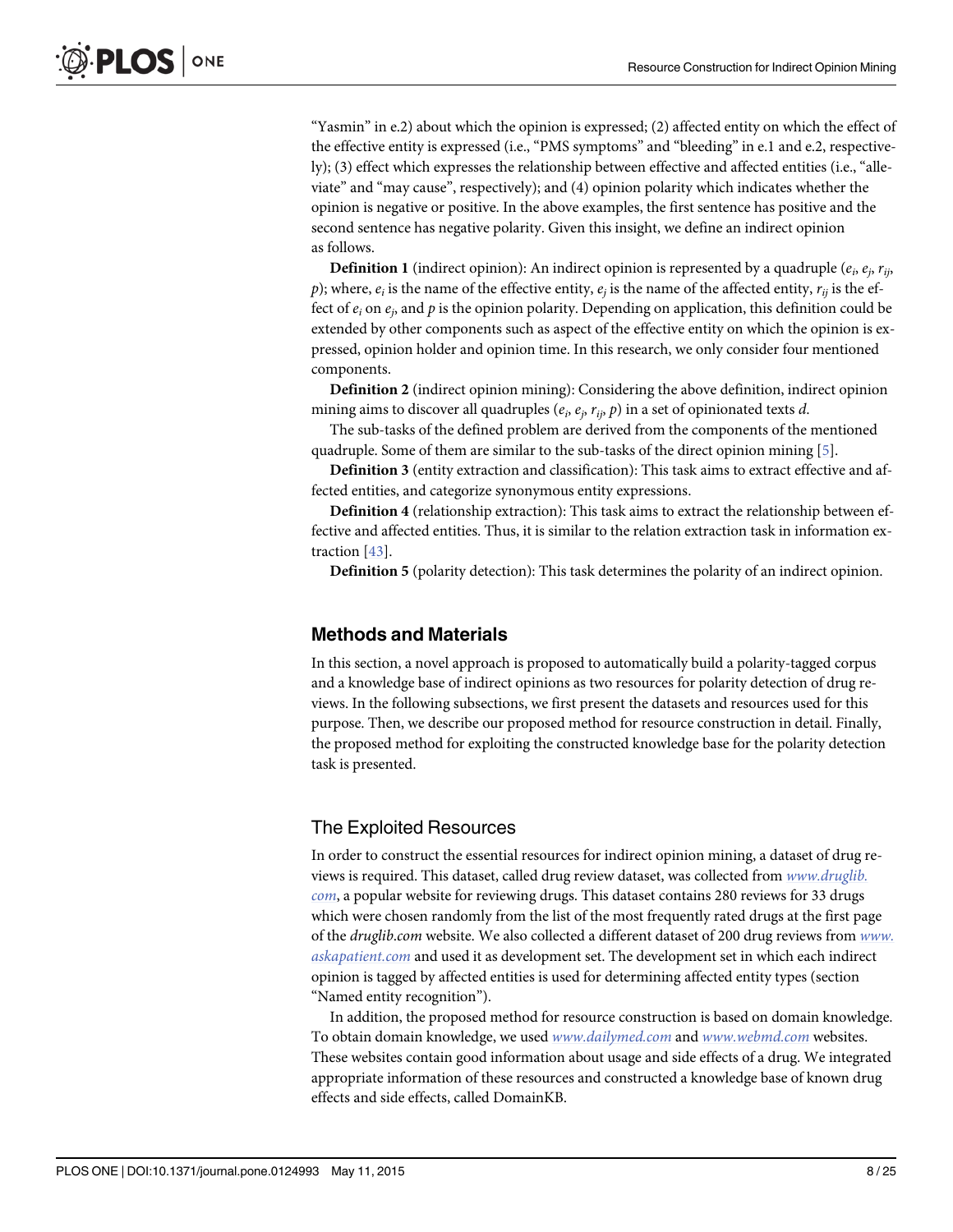## <span id="page-8-0"></span>The Proposed Method for Resource Construction

For building the essential resources for indirect opinion mining, we extracted two categories of indirect opinions: complete and incomplete. We defined complete indirect opinion as an opinion with both effective and affected entities. Consider the following example:

e.3) "Accutane cleared my skin."

The above sentence is a complete opinion in which "Accutane" and "skin" are effective and affected entities, respectively. However, since users of most review sites such as drug review sites write about a single entity in each post, they do not mention the entity's name in the majority of sentences. Thus, a considerable number of sentences have a missing entity. These sentences are called incomplete indirect opinions. Consider the following example:

e.4) "Helped with sleep"

This example is part of a review about "Strattera" in which the drug's name has not been mentioned.

An overview of our method for resource construction is depicted in [Fig 1.](#page-9-0) As can be seen from  $Fig 1$ , the proposed method is composed of four modules: (1) preprocessing, (2) complete indirect opinion extraction, (3) incomplete indirect opinion extraction, and (4) polarity detection. The output is a polarity-tagged corpus of sentences which imply indirect opinions and a knowledge base of quadruples ( $e_i$ ,  $e_j$ ,  $r_{ij}$ ,  $p$ ), called OpinionKB, extracted from those sentences. In the following subsections, we describe each module in detail.

Preprocessing. As shown in [Fig 1](#page-9-0), the first step is preprocessing of input data. For each review, we first used the Stanford CoreNLP (<http://nlp.stanford.edu/software/corenlp.shtml>) to detect sentences. Subsequently, compound sentences were broken down into simple units. Splitting was done by exploiting dependency tree  $[44]$  and conjunction structure of the sentence. Then imperative and conditional sentences were discarded. Although some of imperative and conditional sentences induce opinion, but they require different analysis techniques and we ignored them in this research. Then we performed tokenization, lemmatization and POS tagging on each sentence using Stanford CoreNLP tools. Finally, exploiting the Stanford coreference resolution  $[45]$  $[45]$  $[45]$ , we replaced each resolved pronoun with the origin term that it refers to.

Complete Indirect Opinion Extraction. Extraction and analysis of indirect opinions is different from those of direct opinions. Given a pair of entities, indirect opinion analysis intends to determine polarity of the relationship between them. Thus, complete indirect opinion extraction module consists of the following sub-modules:

- 1. Named entity recognition: The goal of this sub-module is to recognize the interested entities of the given sentence.
- 2. Relationship extraction: Given two entities, the goal of this sub-module is to find the relationship between them.

#### Named Entity Recognition.

Named entity recognition is the task of identifying and semantically classifying named entities in text into predefined categories. In this paper, we used MetaMap [[46](#page-24-0)] to identify entities as defined in UMLS ([www.nlm.nih.gov/research/umls/](http://www.nlm.nih.gov/research/umls/)). The UMLS Metathesaurus includes 1.7 million concepts, grouped in more than 130 semantic types. Each semantic type belongs to one of the 15 semantic groups  $[47]$ . [Table 2](#page-10-0) illustrates the semantic types and semantic groups of entities extracted from the sentence "Over the course of three nights, Avelox caused heart palpitations, confusion, and lasting muscle weakness.". For example, the concept "course" belongs to the semantic type "Temporal Concept" which in turn belongs to the semantic group "Concepts & Ideas".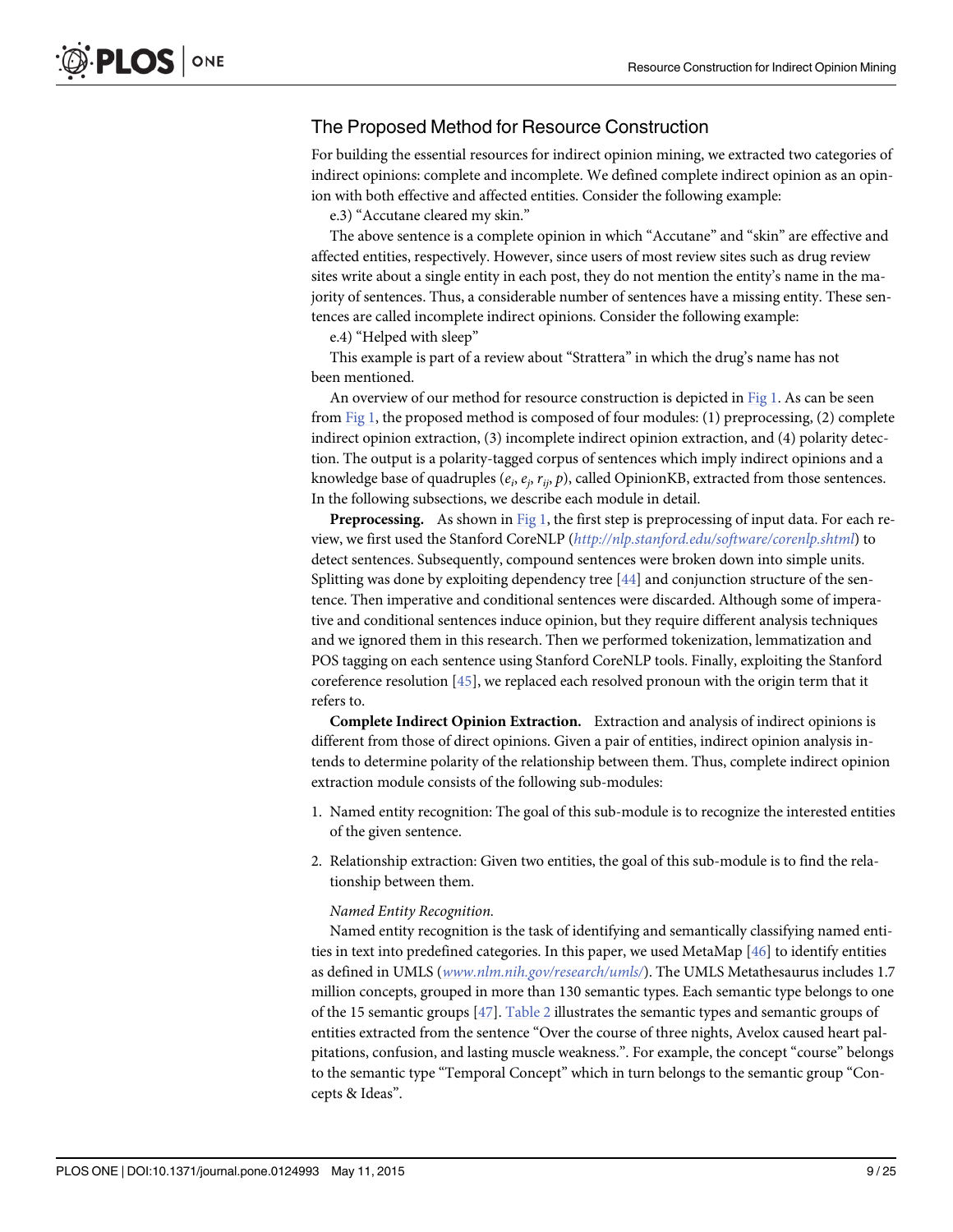<span id="page-9-0"></span>



[Fig 1. T](#page-8-0)he overview of our method

doi:10.1371/journal.pone.0124993.g001

As can be seen in [Table 2](#page-10-0), MetaMap extracts biomedical and health-related concepts as well as general concepts like temporal ones (e.g., "course" and "nights"). However, we are only interested in some of them as affected entities (e.g., "palpitations", "confusion" and "muscle weakness"). To solve this problem, the idea is to select only the important concepts in the drug domain and remove the general ones. To this end, we modified CF-IOF (concept frequency– inverse opinion frequency) [\[7](#page-23-0)], a technique that evaluates how important a concept is to a specific context. This modified form is called SGF-IOF (semantic group frequency-inverse opinion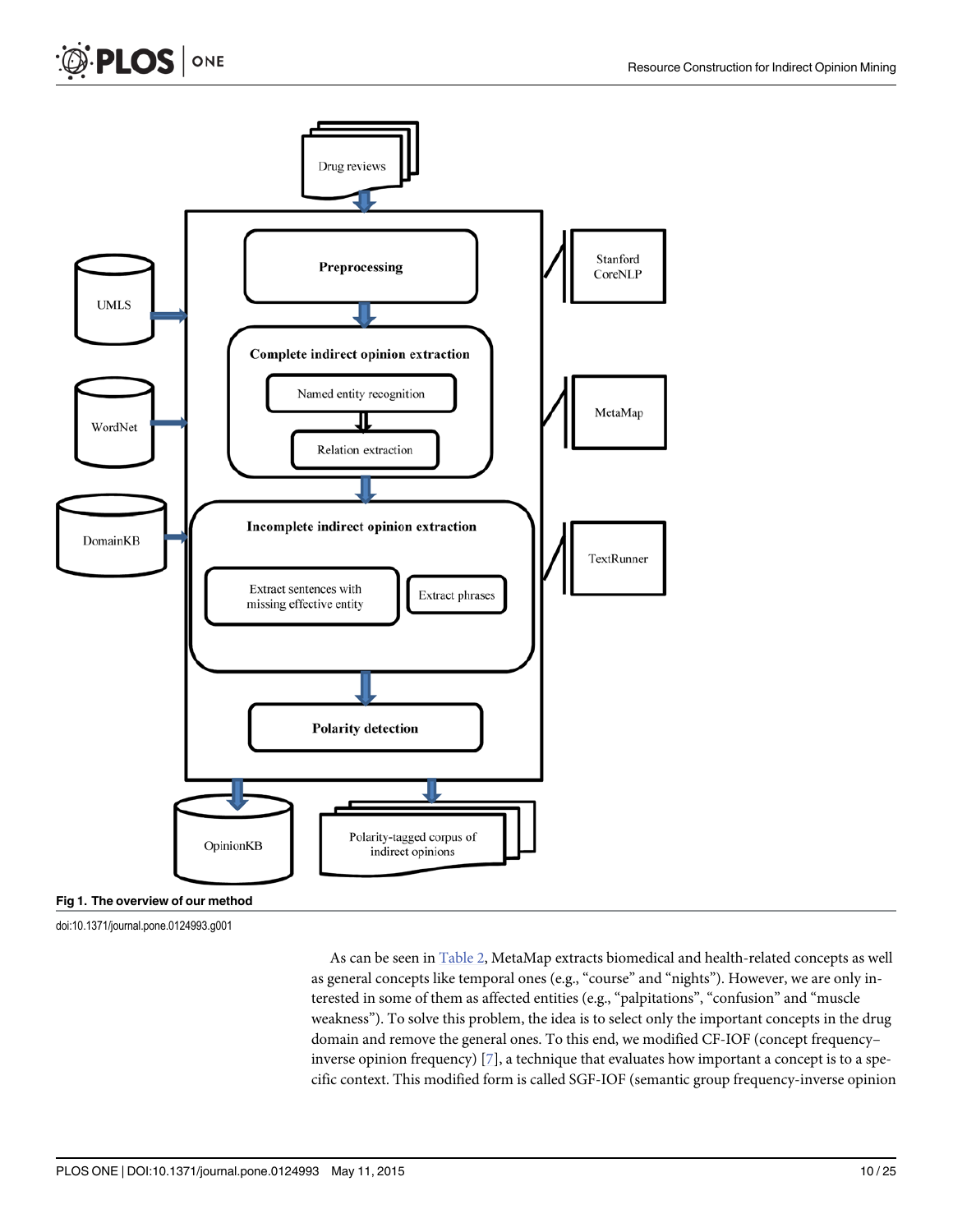| <b>Entity</b>   | Semantic type                               | Semantic group           |
|-----------------|---------------------------------------------|--------------------------|
| course          | Temporal Concept (tmco)                     | Concepts & Ideas (CONC)  |
| three           | Quantitative Concept (qnco)                 | Concepts & Ideas (CONC)  |
| nights          | Temporal Concept (tmco)                     | Concepts & Ideas (CONC)  |
| Avelox          | Pharmacologic Substance (phsu)              | Chemicals & Drugs (CHEM) |
| caused          | Functional Concept (ftcn)                   | Concepts & Ideas (CONC)  |
| heart           | Body Part, Organ, or Organ Component (bpoc) | Anatomy (ANAT)           |
| palpitations    | Finding (fndg)                              | Disorders (DISO)         |
| confusion       | Mental or Behavioral Dysfunction (mobd)     | Disorders (DISO)         |
| muscle weakness | Sign or Symptom (sosy)                      | Disorders (DISO)         |

<span id="page-10-0"></span>[Table 2.](#page-8-0) An example of entities extracted by MetaMap from a drug review.

doi:10.1371/journal.pone.0124993.t002

frequency) and is calculated as follows:

$$
SGEIOFsg,d = \frac{nsg,d}{\sum_{k} nk,d} log \sum_{k} \alpha \cdot \frac{nk}{nsg}
$$
 (1)

Where  $n_{sg,d}$  is the number of occurrences of semantic group  $sg$  in the subset of opinions tagged as  $d$ ,  $n_k$  is the total number of semantic group occurrences, and  $n_{sg}$  is the number of occurrences of sg in the whole set of opinions.  $α$  is a constant parameter that shows the relative importance of SGF versus IOF. This parameter does not exist in the CF-IOF formula, but our experiments on the development set showed that by adjusting it we could achieve better results.

In order to use SGF-IOF, first a set of opinions about different topics i.e., drugs, restaurants (<http://www.cs.cmu.edu/~mehrbod/RR/>) and products [[8](#page-23-0)] were collected. d is the development set of drug reviews which was described in section "The Exploited Resources". Then, each occurrence of an entity mention was replaced with its semantic group, which ensured that the name did not have an influence. Finally, exploiting SGF-IOF technique, we filtered out general semantic groups (i.e., semantic groups with low weight). In fact, we ignored each semantic group which its weight was less than a threshold value  $\theta$ . We used learning automata [\[48\]](#page-24-0) for adjusting the  $\alpha$  and  $\theta$  parameters. In this way,  $\alpha$  and  $\theta$  have been set to their best values (i.e., 0.4 and 0.084, respectively) with which we gained the best performance in affected entity recognition on the development set. Finally, we selected important semantic groups as affected entity types. We also assumed that the effective entity should be a drug.

Determining a list of affected entity types, we tagged all effective and affected entities of the sentences with appropriate type using MetaMap. Then we selected each sentence with both effective and affected entities as a candidate for complete indirect opinion.

Relationship Extraction.

After identifying effective and affected entities, we need to extract the relationship between them. There are many well-known techniques for relation extraction. We used a rule-based method for extracting relationships between the effective and affected entities. To this end, we performed the following steps:

- We identified the main verb(s) of the sentence using the approach proposed in  $[49]$  $[49]$  $[49]$ . This approach only considers the verbs that are semantically similar to one of the verbs listed in UMLS. However, we did not impose any constraint on the verb.
- We applied some predefined rules to determine the object and subject of the sentence using the Stanford Parser.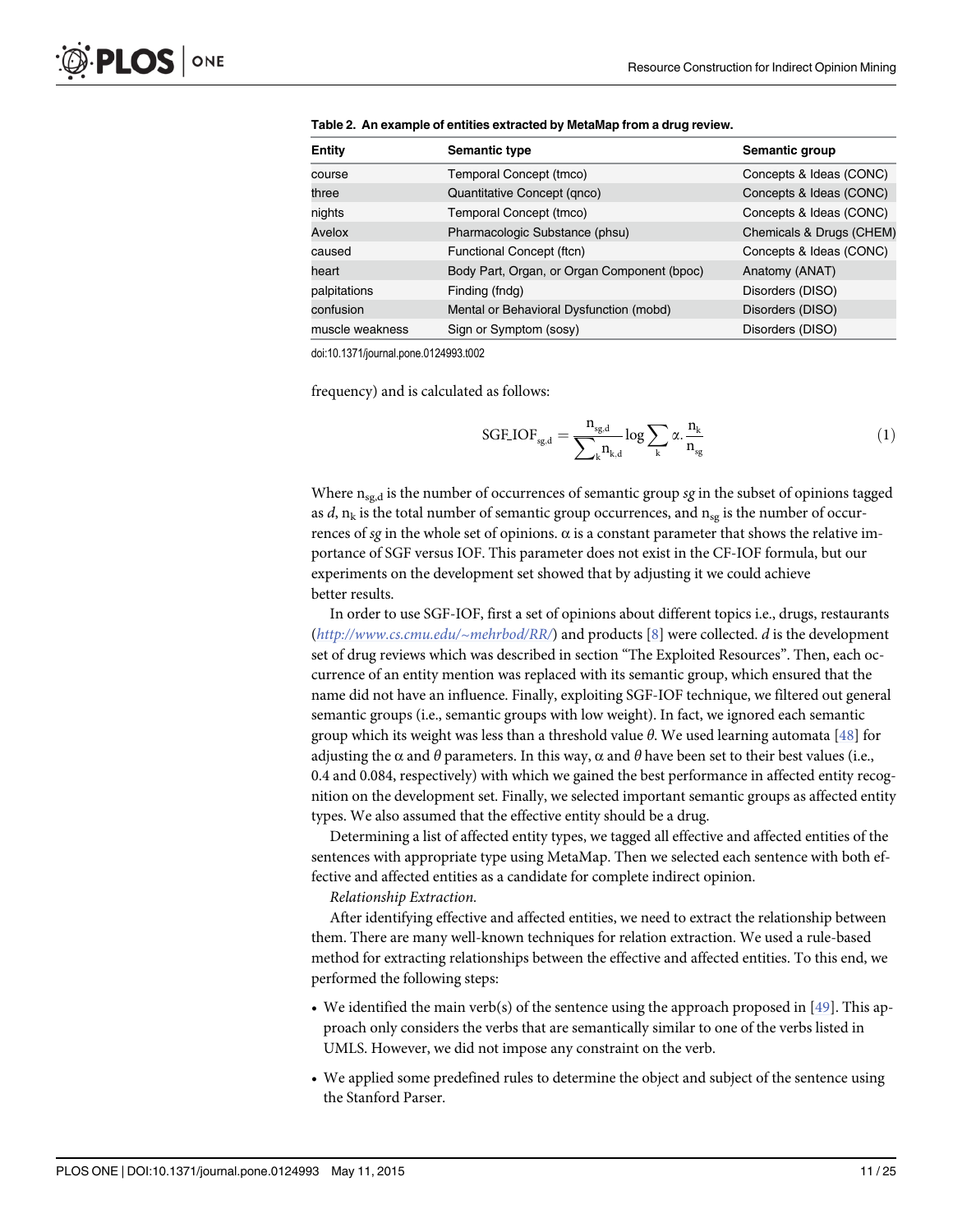<span id="page-11-0"></span>

Fig 2. The overall view of the filtering module

ONE

doi:10.1371/journal.pone.0124993.g002

• If the subject and object of the sentence were one of the legal types for effective and affected entities, the quadruple (effective entity, affected entity, main-verb, null) would be added to the OpinionKB.

Incomplete Indirect Opinion Extraction. As mentioned before, in an incomplete indirect opinion, the effective entity is missed. Consider the following examples:

e.5) "reduced amount of cystic acne"

- e.6) "Lips were chapped and nose was dried."
- e.7) "no acne"

These examples are parts of a review about "Accutane" in which the drug's name has not been mentioned. We distinguished two categories for incomplete indirect opinions: sentences with missing effective entity (e.g., e.5 and e.6), and phrases (e.g., e.7).

Sentences with Missing Effective Entity.

Sentences with missing effective entity were grouped into two categories: active sentences with missing subject (e.g., e.5), and passive sentences (e.g., e.6).

At first, we chose each sentence with at least one affected entity and without effective entity as a candidate for incomplete opinion about a drug and extracted the tuple(s) ( $v$ ,  $e$ ), in which  $v$ was the main verb of the sentence and  $e$  was the affected entity. However, some of these candidates were noise and had to be filter out. To solve this problem, we proposed a filtering module. An overall view of the filtering module is illustrated in Fig 2.

As shown in Fig 2, the process of filtering unreliable candidates had four main steps. In the first step, TextRunner filter tried to find the missing subject of the input sentence. To do this, it first determined possible candidates for the missing subject, and then it used a score function to judge whether a candidate was credible or not.

In order to determine possible candidates for the missing subject, if the sentence was the first sentence of the review, it would assume that the subject was the drug's name mentioned in the review's title. Otherwise, noun phrases of the previous sentences plus the drug's name would select as candidates for the missing subject. To choose the best candidate, we proposed a method to compute the probability of observing a relation-argument pair in a knowledge base constructed by automatically extracting the relations from webpages.

Given a set of *n* candidates  $c_1, c_2, \ldots, c_n \in C$ , the best candidate was found by querying TextRunner [[50](#page-24-0)]. TextRunner is an open information extraction system, which extracts binary relations from webpages. For each candidate  $c_i$ , we queried TextRunner in the following way:

$$
\langle A \, rg_0 : c_i ; \, Predictate : v; \, Arg_1 : e \rangle \tag{2}
$$

where  $\nu$  is the main verb and  $e$  is the affected entity of the sentence. Tuples provided by TextRunner in response to the above query were exploited to measure the probability of observing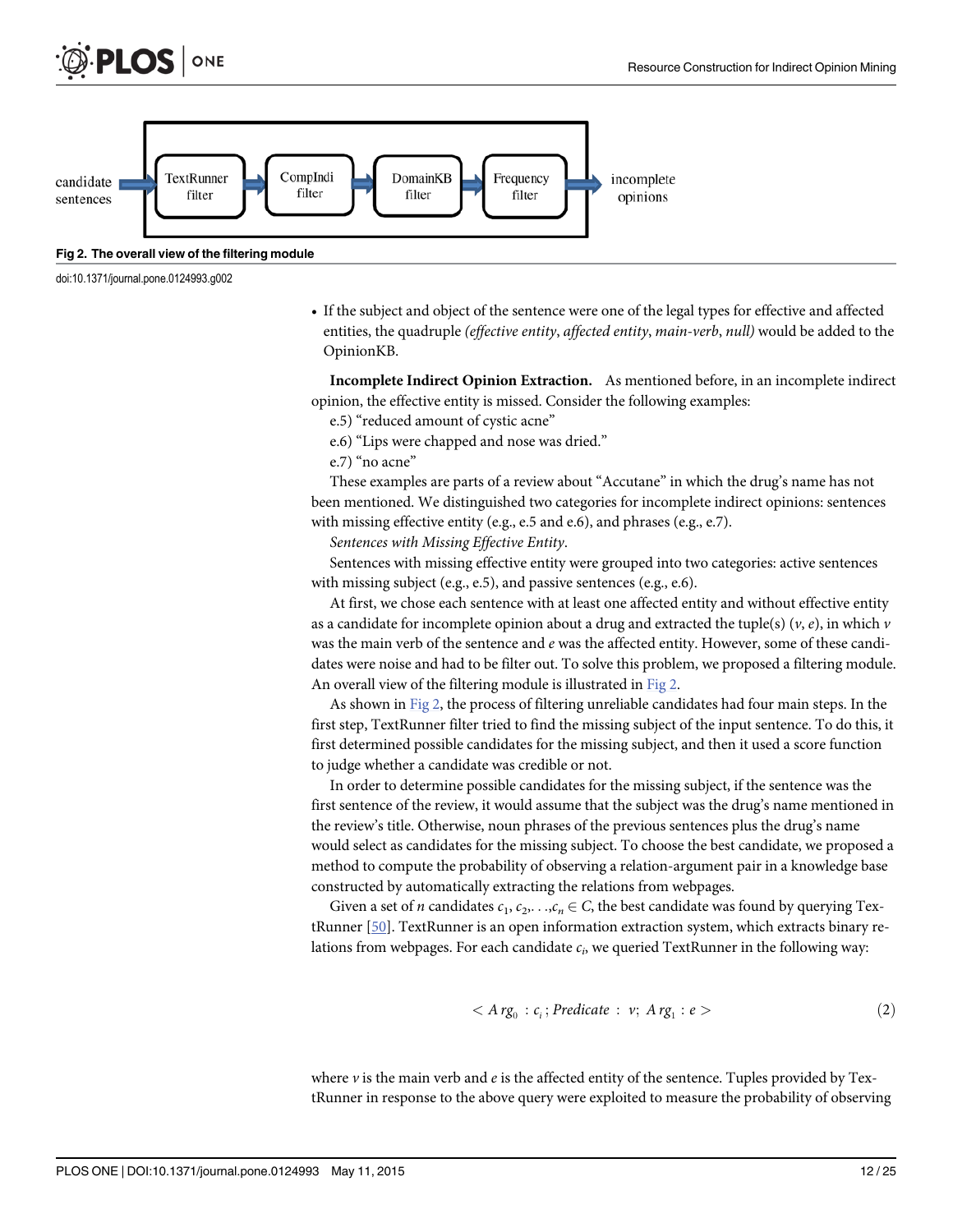$c_i$  as the first argument of the relation with the main verb  $\nu$  and the second argument  $e$ :

$$
P(|<\text{Predicter}: v, A\,rg_1: e>) = \frac{\#t < c_i, v, e>}{\sum_k \#t < c_k, v, e>} \tag{3}
$$

where  $\#t\langle c_i, v, e \rangle$  is the number of tuples extracted in response to the query  $\langle A \, r g_0 : c_i; Predi$ *cate :v ;A rg* $_{1}$  *:e*  $>$  *and*  $\sum$  $\#$  *t*  $<$  *c<sub>k</sub>,*  $v,e$  $>$  *is the total number of tuples extracted for* k

all candidates.

Finally, we selected the highest probability candidate as the best candidate in the following way:

$$
argmax_{c_i \in C} P(\langle Arg_0 : c_i \rangle | \langle Predictate : v, Arg_1 : e \rangle)
$$
\n(4)

If the best candidate was an entity of the effective type (drug), we would select the sentence as indirect opinion. Otherwise, it would discard. Consider the following example:

e.8) "My doctor prescribed me Accutane. Within a month, my skin was almost completely cleared."

In this example, there is an incomplete indirect opinion: "Within a month, my skin was almost completely cleared.". This sentence has an affected entity, "skin", but the effective entity is missed. Exploiting the mentioned method, we have two candidates for the missing effective entity: "doctor" and "Accutane". Querying TextRunner for < doctor, clear, skin >, < Accutane, *clear, skin*  $>$  and  $<$ ?, *clear, skin*  $>$ , we reach the following probabilities:

$$
P(< A\,r\,g_0 : A\,c\,\mu\,tane > | < Predictate : clear, A\,r\,g_1 : skin >) = 0.041
$$
\n
$$
P(< A\,r\,g_0 : doctor > | < Predictate : clear, A\,r\,g_1 : skin >) = 0
$$

Hence, "Accutane" is selected as missing effective entity, and the above sentence is chosen as incomplete indirect opinion.

Sometimes, TextRunner did not extract any tuple for none of the candidates. In these cases, we used CompIndi filter. This filter looked for the relation  $\langle d\tau u g, v, e \rangle$  in the list of complete indirect opinions extracted in the previous phase. If the relation existed, the sentence would be selected as an incomplete indirect opinion.

In the third step, we used the DomainKB filter. This filter searched the extracted tuple in the DomainKB. If this search led to a result, the tuple would be selected as an incomplete indirect opinion.

Finally, for the remained sentences, frequency filter was used. This filter searched the list of all tuples (v, affected-entity-semantic-type) extracted from incomplete opinion candidates and chose frequent tuples. In this work, we would define a tuple as frequent if it appeared more than three times. Infrequent tuples were discarded.

After finding the missing effective entity, we created a tuple (effective entity, affected entity, main-verb, null) for each opinion and added it to the OpinionKB.

Phrases.

Sometimes, authors do not write a complete sentence. Instead, they describe drug's effects with phrases, which are usually separated by comma. Consider the following examples:

e.9) "Very very dry skin"

e.10) "Extensive dryness on the lips and skin"

e.11) "Dryness of the skin and mouth, peeling/flaking"

e.12) "Clearing of acne"

For phrases, we performed the following steps: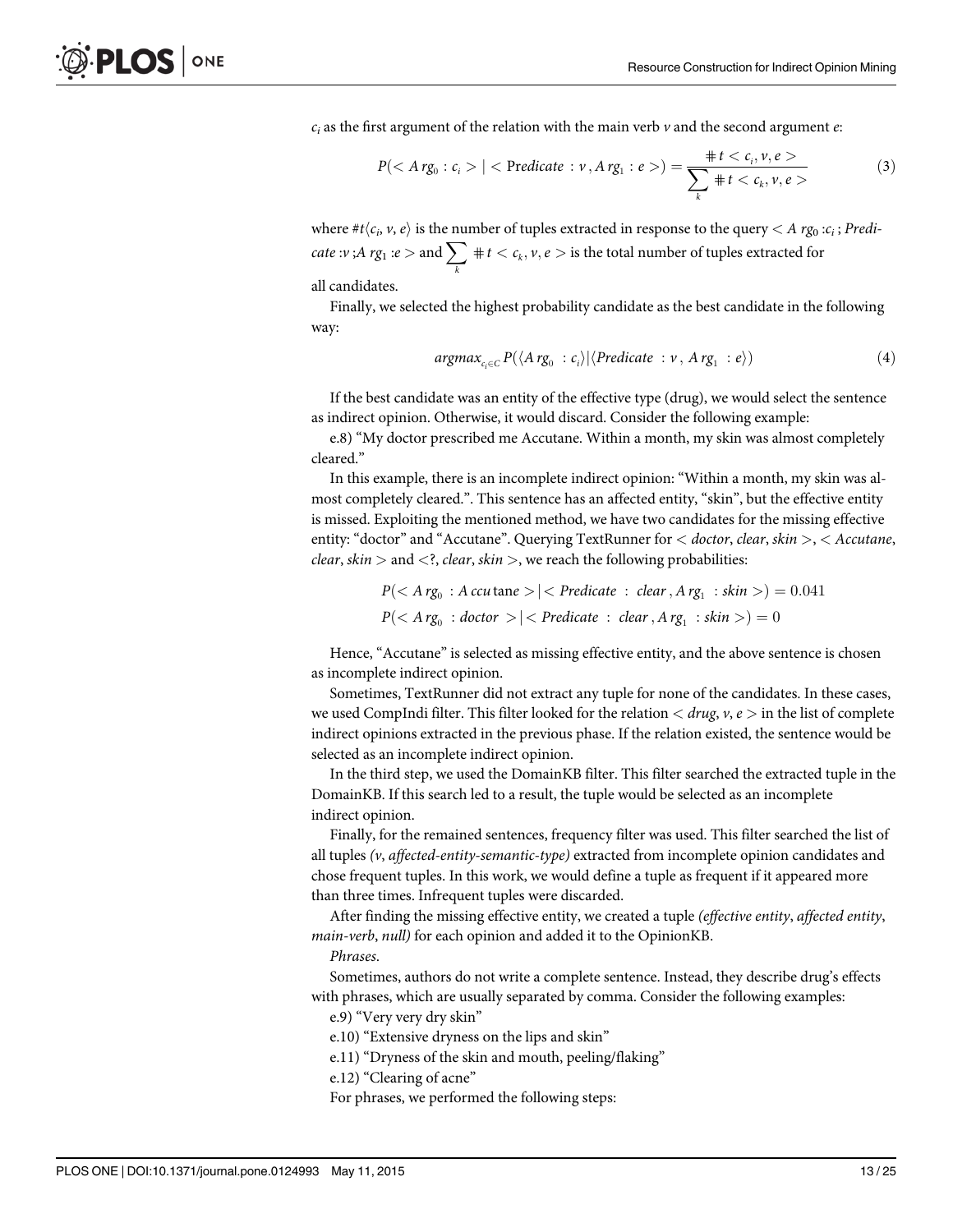<span id="page-13-0"></span>

Fig 3. The overall view of the polarity detection module

doi:10.1371/journal.pone.0124993.g003

- We determined the adjectives or noun phrases that described the affected entity using some linguistic patterns such as ADJ+NOUN and NOUN+NOUN.
- We created a tuple (descriptor, affected-entity-semantic-type). For example, in e.9, the tuple (dry, bdsu) was created, in which "bdsu" is the semantic type of the affected entity "skin".
- We searched the extracted tuple in the DomainKB in which each concept was tagged by its semantic type.
- If the tuple existed in the DomainKB, we would select the phrase as incomplete indirect opinion and add the tuple (drug-name, descriptor affected-entity, cause, null) to the OpinionKB.
- Otherwise, we created a second candidate list containing tuples (descriptor, affected-entity-semantic-type) in which the affected entity semantic type or its descriptor did not exist in the DomainKB. A tuple of this list would be an incomplete indirect opinion if the frequency of its occurrences was more than  $\beta$  (a constant parameter, called minimum support). Adjusting  $\beta$ , we can reach a trade-off between the coverage and accuracy of the knowledge base. The higher value  $\beta$  gains, the more accuracy and the less coverage the knowledge base would have. Here,  $\beta$  has been set to 3.
- Finally, we created a quadruple (drug-name, descriptor affected-entity, cause, null) for each selected tuple of the second candidate list and added it to the OpinionKB.

Indirect Opinion Polarity Detection. This module aims to determine the polarity of an indirect opinion. The overall view of this module is depicted in Fig 3.

As can be seen from  $Fig 3$ , in the first step the opinion was searched in the DomainKB. If the opinion expressed a known effect (or side effect) of the drug, according to the DomainKB, it would be classified as positive (or negative). In this way, some of the extracted opinions got polarity tag.

The polarity of a quadruple could be affected by a set of valence shifters. In this research, we considered two types of valence shifters which occur frequently in drug reviews: negations and quantifiers. Negation words such as "not" and "no" can change the polarity of an opinion. For example, although "clear skin" is a known effect of "Accutane", but the negation word "not" implies that the sentence "Accutane did not clear my skin.", has negative polarity. Likewise, quantifiers which express a decreased/increased value of quantity can change the polarity. For example, the phrase "less acne" has positive polarity, although the word "acne" is negative. To overcome this issue, we applied valence shifter rules described in [\[5](#page-23-0)].

In the second step, we applied the following rules as in  $[5]$ :

• "and"-rule: Sentences and clauses that are connected with "and"-like conjunctives often have the same polarity. For example, "My skin dried up and the acne went away." implies that these two sentences have the same polarity.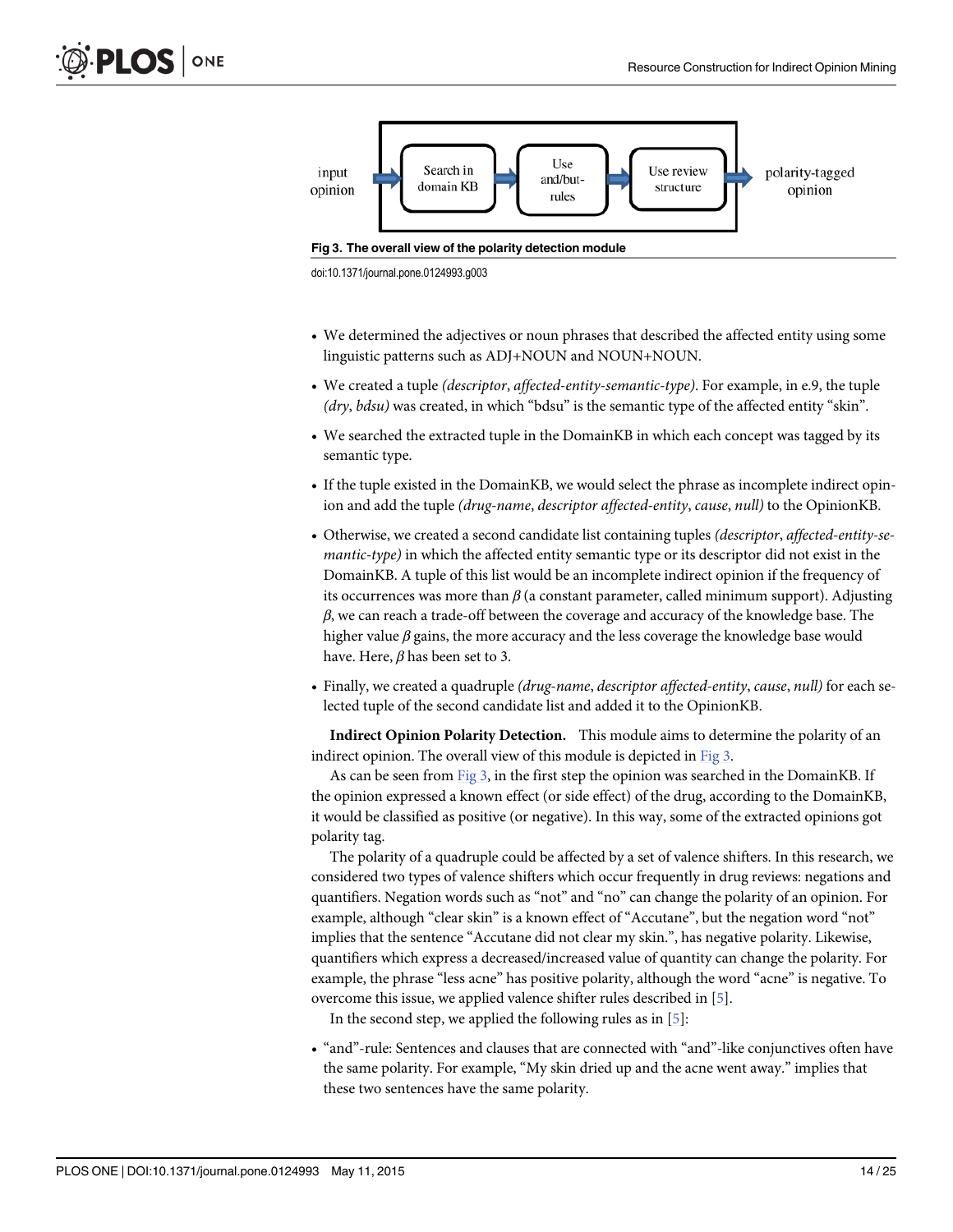|                          | Rating                                                                                    |
|--------------------------|-------------------------------------------------------------------------------------------|
| <b>Overall rating:</b>   | **********                                                                                |
| <b>Effectiveness:</b>    | <b>Highly Effective</b>                                                                   |
| Side effects:            | <b>Moderate Side Effects</b>                                                              |
|                          | <b>Treatment Info</b>                                                                     |
| Condition /<br>reason:   | acne                                                                                      |
| Dosage &<br>duration:    | 30 mg a day taken daily for the period of 2 months                                        |
| <b>Other conditions:</b> | none                                                                                      |
| Other drugs taken:       | none                                                                                      |
|                          | <b>Reported Results</b>                                                                   |
| <b>Benefits:</b>         | My skin dried up and the acne went away. This was extremely<br>effective.                 |
| Side effects:            | My face skin got a bit too dry, but manageable with lotion and<br>drinking lots of water. |
| Comments:                | took 30 mg daily and had my blood work monitored frequently.                              |
|                          | Fig 4. An example of a structured review from www.druglib.com                             |

#### Accutane review by 36 year old male patient

doi:10.1371/journal.pone.0124993.g004

• "but"-rule: Sentences and clauses that are linked by "but"-like conjunctives often have the opposite polarity. For example, "Since then my skin has been pretty clear, but I still have occasional breakouts." indicates that the two sentences have opposite polarity.

Exploiting the above rules, if we knew the polarity of one sentence (some sentences got polarity tag in the previous step), we would determine the polarity of another one.

In the third step, we used review structure to determine the polarity of sentences that remained untagged after two previous steps. In most of review sites, a review is associated with metadata which can be used to determine its polarity. For example, Druglib.com website asks the reviewers to describe Pros and Cons separately. In fact, the reviewers comment on the benefits and side effects of a drug separately (see Fig 4).

If the review site does not contain the Pros and Cons, we can use the overall opinion rating, which is given by the author to the review. The intuition is that if the overall rating is high, it is very unlikely that there are many negative sentences in the review. Therefore, we can assume that sentences of a high rate review are positive and vice versa. Review sites which have neither Pros and Cons nor overall rating are outside the scope of this research.

To determine the polarity of indirect opinions, we used structure of the review site (i.e., "benefits" and "side effects" fields of a review in Druglib.com). We defined a basic rule, which tags each sentence in the "benefit" field as positive, and each sentence in the "side effects" field as negative. However, this rule is not always true. Consider the following text written in the "benefits" field of a review:

e.13) "Benefits: Imitrex just isn't right for me. I experienced flushing, sensations of tingling/ prickling, weakness, drowsiness, dizziness, fast/pounding heartbeat. On top of that the packaging is just HORRIBLE. It comes 9 to a package. The packaging is a tri-fold booklet that is very rigid and has individual blisters for each tablet. It's about 6 1/2 by 3 1/2 inches, folded. I like to have migraine meds on me at all times so I ended up cutting the tablets out of the booklet so they would fit in my wallet or purse. Definitely going back to Axert!"

The above text was written in the "benefits" field, but the majority of its sentences are negative. Therefore, we assigned a confidence degree to the polarity of an indirect opinion chosen from (0,1]. If the indirect opinion talked about a known effect or side effect of a drug (according to the DomainKB), the confidence degree would be set to 1. Otherwise, the confidence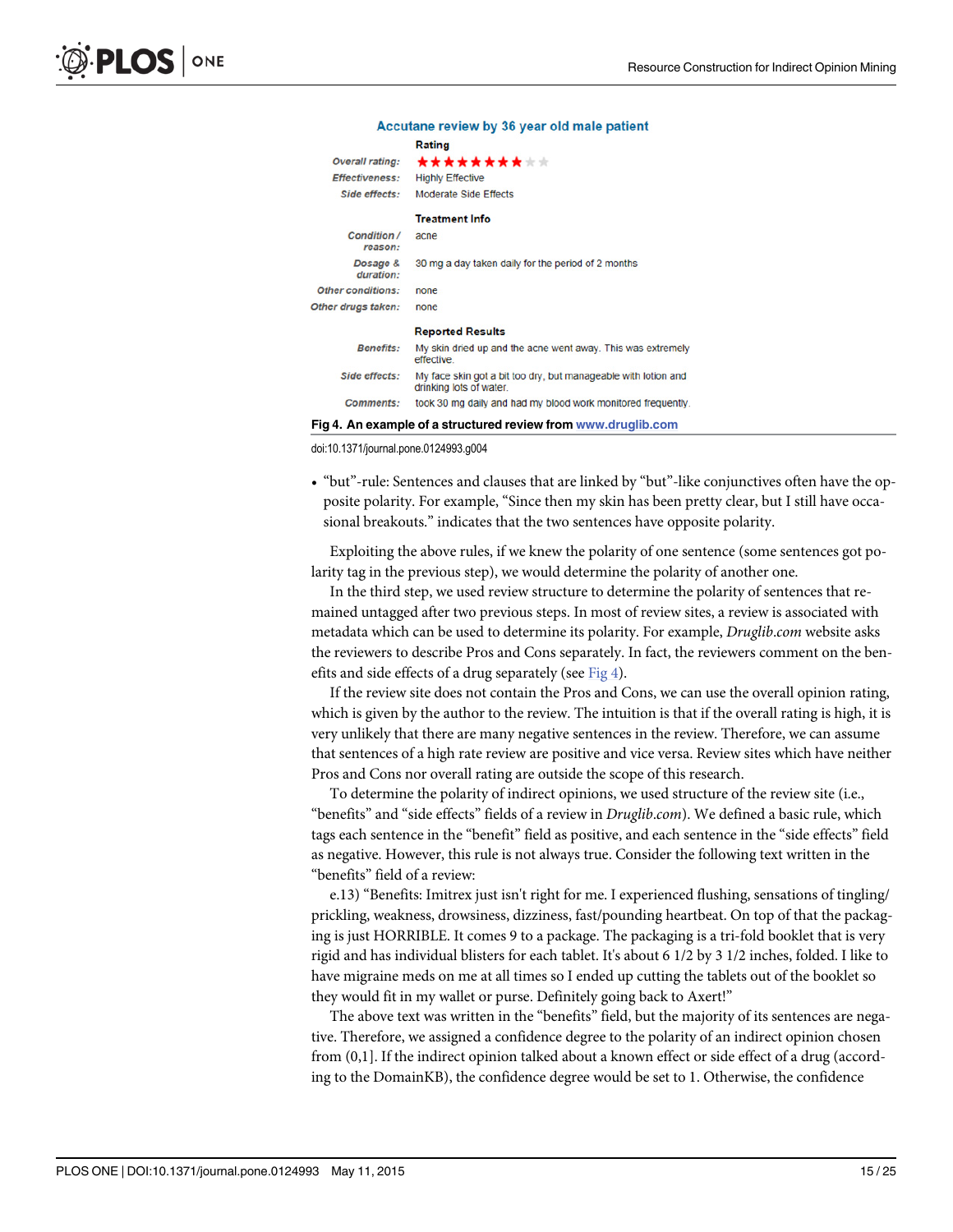<span id="page-15-0"></span>degree would be obtained from the following equation:

$$
CD_{(o,p)} = \frac{C^p}{C}
$$
\n<sup>(5)</sup>

where  $C<sup>p</sup>$  is the number of occurrences of indirect opinion *o* with polarity *p*, and *C* is the total number of occurrences of indirect opinion o. Then polarity of the opinion was set to the value with higher confidence degree. For example, if an indirect opinion  $(e_i, e_j, r_{ii}, p)$  occurs in the "benefits" fields of drug reviews three times and in the "side effects" fields one time, p is set to "positive".

We only calculated the confidence degree for each opinion, which occurred at least three times. Finally, if we had opinions with unknown polarity, we would determine the polarity according to the basic rule.

Developing an Annotated Corpus. Each sentence or phrase which was tagged as indirect opinion in the previous steps was annotated by appropriated tags and then added to the corpus. For each indirect opinion, we tagged its polarity (positive/negative), type of opinion (complete/ incomplete), effective-entity and its semantic type and group, affected-entity and its semantic type and group, main-verb and valence shifters. Here are some examples:

e.14) "Advil disappeared my pain."

annotated text: "[Advil/effective-entity/phsu/CHEM] [disappeared/main-verb] my [pain/ affected-entity/sosy/DISO]"

type: complete polarity: positive e.15) "No skin irritation" annotated text: [No/negation] [skin irritation/affected-entity/sosy/DISO] type: incomplete polarity: positive

### The proposed Method for Exploiting the OpinionKB

In this section, we propose a method for employing the OpinionKB to detect the polarity of new examples. A simple method is to extract the opinion quadruple from the input example and search it in the OpinionKB. If the OpinionKB involves the tuple, the corresponding polarity tag will be returned. The issue of this method is that many of new examples cannot be classified. In order to overcome the missing knowledge issue, i.e., not all indirect opinions are contained in the OpinionKB, we proposed a pattern-based approach. We defined two categories of patterns: semantic type and semantic group patterns.

To extract semantic type patterns, for each tuple in the OpinionKB, we replaced effective and affected entities with their semantic types. Then we found frequent patterns, i.e., those patterns that were occurred more than a predefined threshold. This threshold was defined by using a trial-and-error approach and was set to 3.

To extract semantic group patterns, for each tuple in the semantic type patterns, we replaced semantic types of the entities with their semantic groups. Then, we found frequent patterns.

Finally, polarity detection was preformed through the following three steps.

- For the extracted tuple of the input example, the OpinionKB was searched. If the knowledge base involved the tuple, the corresponding polarity tag would be returned.
- The entities of the input tuple were replaced with their semantic types. This tuple was searched in the semantic type patterns. If this search led to a result, the polarity tag would be returned.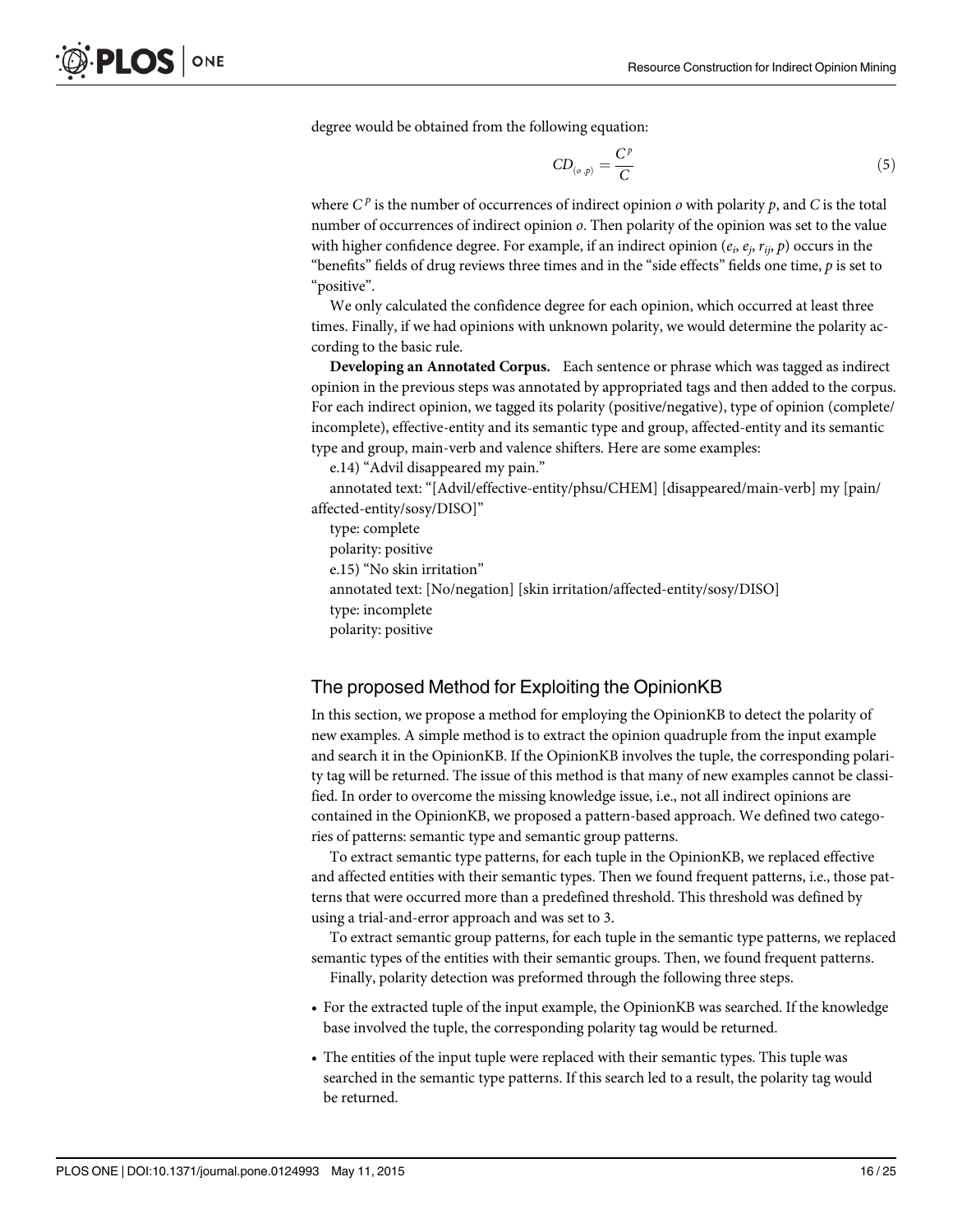<span id="page-16-0"></span>• Finally, the entities of the input tuple were replaced with their semantic groups. If the resulted tuple existed in the semantic group patterns, the polarity tag would be returned.

#### Experiments and Results

Exploiting the proposed method on the drug review dataset (described in section "The Exploited Resources"), a corpus of 936 polarity-tagged indirect opinions and a knowledge base of 896 quadruples were extracted (redundant quadruples were discarded). In this section, we present and discuss the experiments that we conducted to evaluate the quality of these resources.

To evaluate the performance of the proposed method, we used three measures: precision, recall and F-measure. Precision is the percentage of classified instances that are correct, recall is the percentage of instances that are correctly classified, and F-measure is the harmonic tradeoff between precision and recall. The precision, recall and F-measure are defined as follows:

$$
precision = \frac{No. of correctly classified instances}{Total No. of classified instances}
$$
  
recall = 
$$
\frac{No. of correctly classified instances}{Total No. of instances}
$$
  
F – measure = 
$$
\frac{2.precision.read}{precision + recall}
$$
 (6)

#### Corpus Evaluation

In order to evaluate the quality of the constructed corpus, a subset of the drug review dataset containing 82 reviews for 13 drugs was selected. Then two annotators were asked to identify indirect opinions of the selected drug reviews and annotate them with polarity tags (positive/negative). We only chose those sentences and phrases, which were tagged as indirect opinion by both annotators. In this way, from 82 reviews including 574 sentences and phrases, a collection of 307 indirect opinions was created, of which 46.91 percent were labeled as positive and the rest were negative (53.09 percent). Table 3 illustrates the statistics of the manually created corpus. We assessed our automatically constructed corpus against this manually created corpus.

We evaluated the proposed algorithm for extraction of the indirect opinions (and not their polarity) from two aspects: the performance of each module, and the overall performance [\(Table 4\)](#page-17-0).

There are two notable results in [Table 4](#page-17-0). First, the F-measure of the incomplete indirect opinion extraction module is higher than that of the complete indirect opinion extraction module. That is expected since the complete indirect opinion extraction module needs relation

|  | Table 3. Statistics of the manually created corpus |  |  |  |
|--|----------------------------------------------------|--|--|--|
|--|----------------------------------------------------|--|--|--|

| No. of incomplete opinions   | 286 |
|------------------------------|-----|
| No. of positive opinions     | 144 |
| No. of negative opinions     | 163 |
| <b>Total No. of opinions</b> | 307 |

doi:10.1371/journal.pone.0124993.t003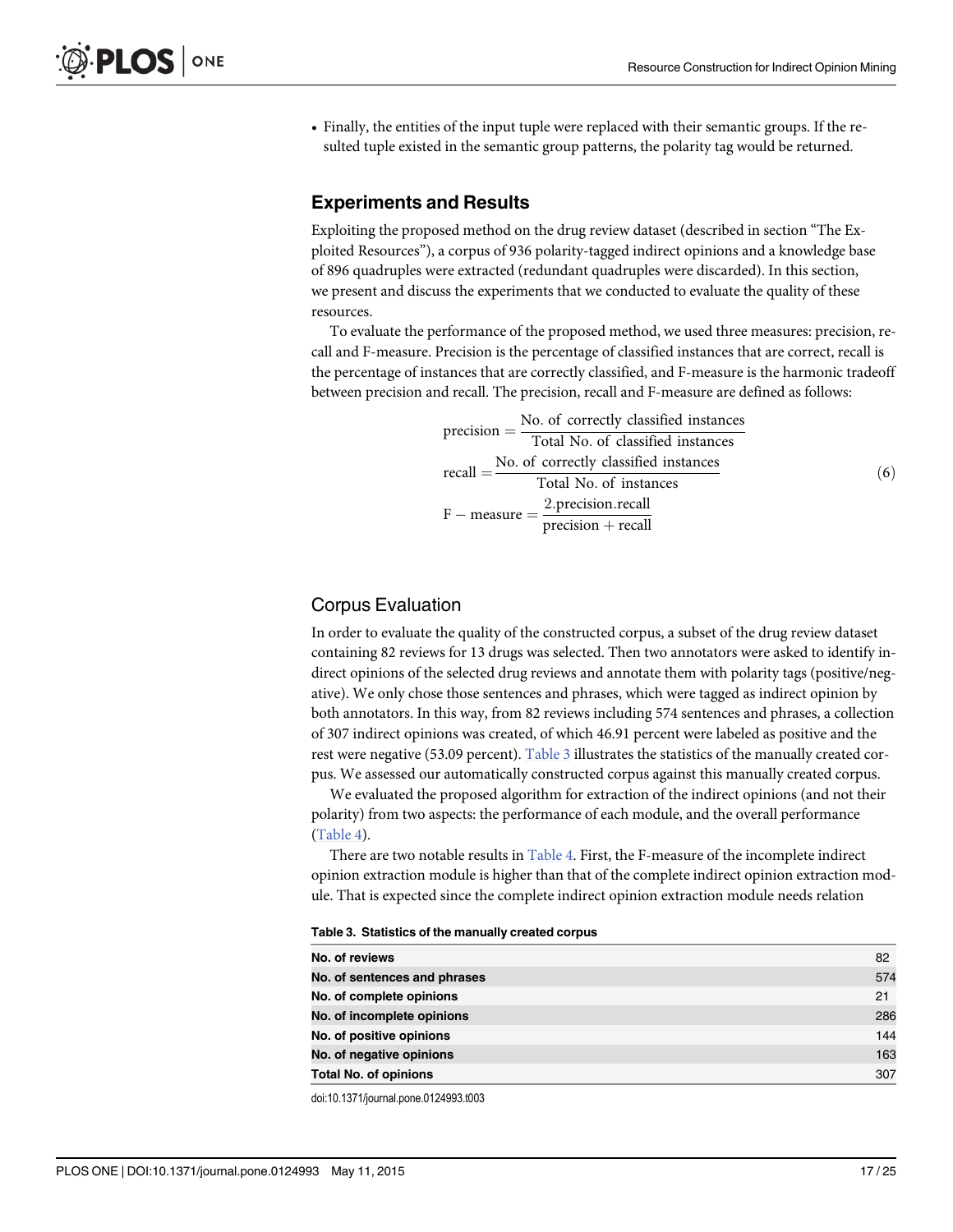<span id="page-17-0"></span>

| Module                                 | Recall (%) | Precision (%) | F-measure (%) |
|----------------------------------------|------------|---------------|---------------|
| Complete indirect opinion extraction   | 85.71      | 90.00         | 87.80         |
| Incomplete indirect opinion extraction | 86.36      | 93.20         | 89.65         |
| Overall (indirect opinion extraction)  | 86.32      | 92.98         | 89.53         |

#### [Table 4.](#page-16-0) Performance of the indirect opinion extraction modules

doi:10.1371/journal.pone.0124993.t004

extraction which is a challenging task. In contrast, most of opinions extracted by the incomplete indirect opinion extraction module are simple phrases which are often found in the domain knowledge base. Second, in all cases, the precision is higher than the recall. In our research, precision is more important than recall because the better the precision the cleaner the corpus.

Fig 5 illustrates the performance of the proposed method for detecting affected entities and compares it with the baseline method performance. In the baseline method, each noun phrase that is tagged by MetaMap as an entity is considered as a candidate for the affected entity of the given sentence. As can be seen from Fig 5, the SGF-IOF technique achieves good performance in comparison with the baseline method. As mentioned earlier, the main reason is that Meta-Map tags some kinds of the entities such as temporal ones that are not actually affected entities.

We also compared the performance of the proposed method for incomplete indirect opinion extraction to a baseline method, where each appearance of an affected entity in a sentence denotes an indirect opinion. In fact, the baseline method is the proposed method for incomplete indirect opinion extraction without the filtering module. [Fig 6](#page-18-0) shows that the proposed method outperforms the baseline method in terms of precision. As mentioned earlier, since we aim to construct an accurate corpus, precision is more important than recall.

In order to show the effectiveness of the four filtering sub-modules proposed in this research (see  $Fig 2$ ), we computed the percentage of candidates filtered out by each sub-module and corresponding accuracy. The accuracy is defined as the ratio of number of correctly selected candidates to the total number of candidates. [Table 5](#page-18-0) compares the participation of each filtering sub-module, in overall accuracy of the filtering module. As can be seen from [Table 5](#page-18-0),





doi:10.1371/journal.pone.0124993.g005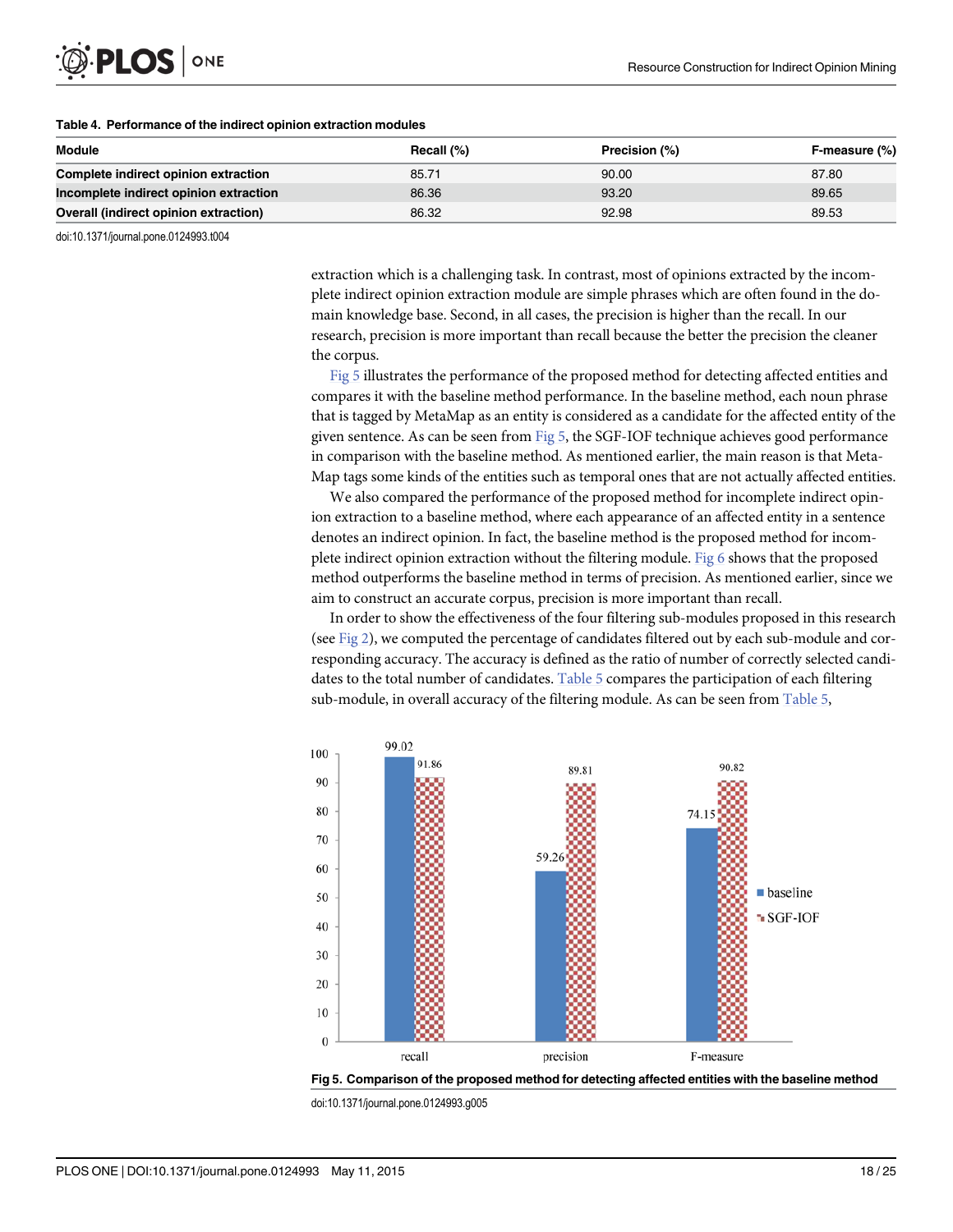<span id="page-18-0"></span>

[Fig 6. C](#page-17-0)omparison of the proposed method for incomplete indirect opinion extraction with the baseline method

doi:10.1371/journal.pone.0124993.g006

approximately 53 percent of candidates were selected by using TextRunner filter with 96 percent accuracy. CompIndi and DomainKB filters chose about 12 and 28 percent of candidates with 95.65 and 88.46 percent accuracy, respectively. About 7 percent of candidates were selected by frequency filter with 84.62 percent accuracy.

In the next experiment, we evaluated the performance of the polarity detection module. [Table 6](#page-19-0) presents the performance of the polarity detection module and compares it with a baseline method in which only the basic rule (described in section "Indirect Opinion Polarity Detection") is used to tag the opinions' polarity. As can be seen from  $Table 6$ , the proposed approach for polarity detection has a significant improvement over the baseline method.

[Table 7](#page-19-0) compares the participation of the each sub-module of the polarity detection module [\(Fig 3\)](#page-13-0), in overall accuracy. As can be seen from [Table 7](#page-19-0), approximately 31 percent of sentences and phrases were tagged by using domain knowledge with 100 percent accuracy. The "and"/ "but" rules assigned polarity tags to 8 percent of opinions and achieved 94.74 percent accuracy. About 61 percent of sentences and phrases were tagged by review structure with 90.91 percent accuracy.

[Table 8](#page-19-0) depicts the precision of the indirect opinion extraction, polarity detection and overall system. The overall precision of the proposed approach is 88.42 percent.

The preliminary evaluation shows that the proposed approach is able to construct the corpus with acceptable accuracy. However, to perform better evaluation, we need to exploit the constructed corpus to the task of polarity detection. In the future work, we will use this corpus for supervised indirect opinion mining

#### [Table 5.](#page-17-0) Performance of the filtering sub-modules

| <b>Filtering sub-module</b> | Selected candidates (%) | Accuracy (%) |
|-----------------------------|-------------------------|--------------|
| <b>TextRunner filter</b>    | 53.19                   | 96.00        |
| Complndi filter             | 12.23                   | 95.65        |
| DomainKB filter             | 27.67                   | 88.86        |
| <b>Frequency filter</b>     | 6.91                    | 84.62        |

doi:10.1371/journal.pone.0124993.t005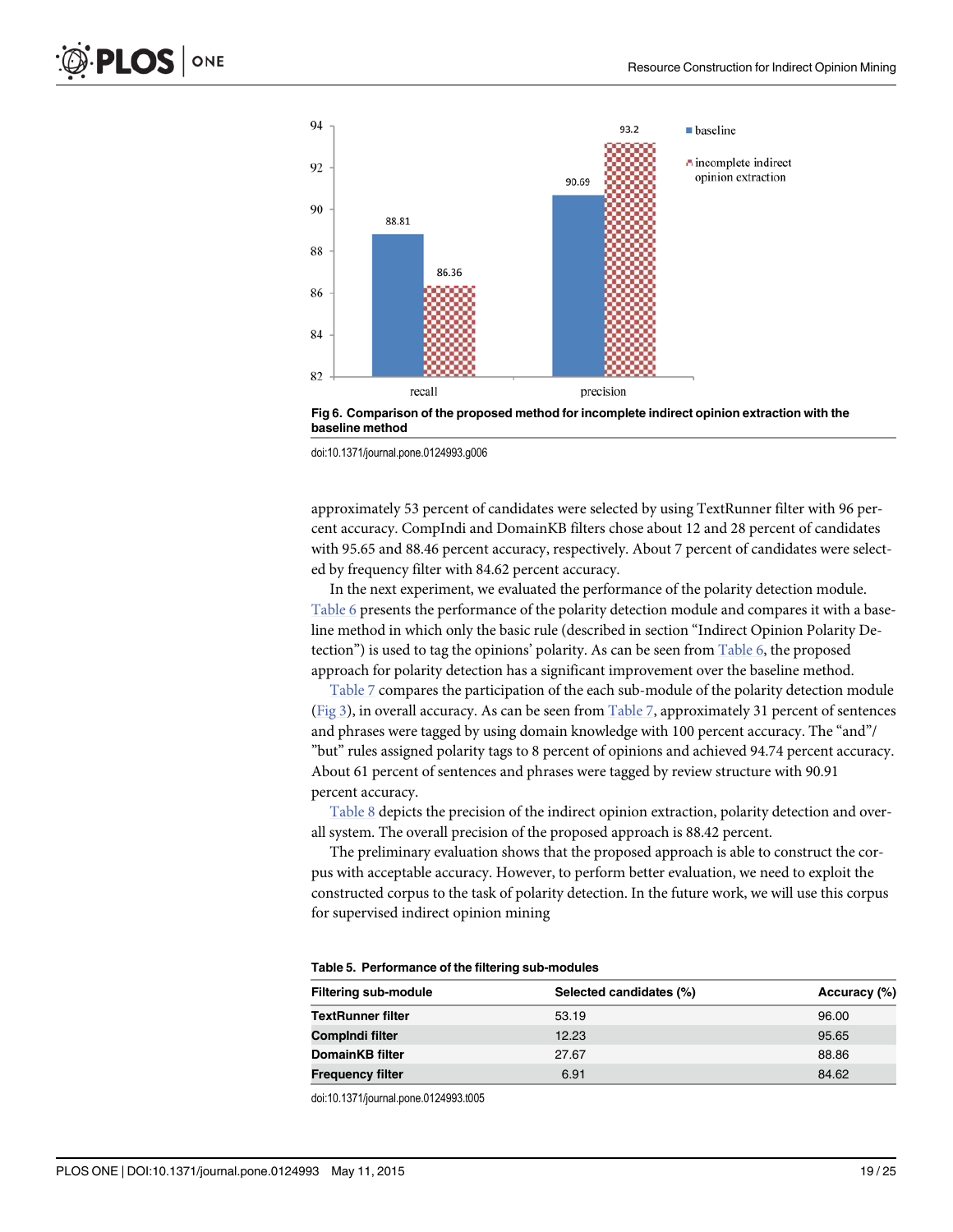Precision (%)

#### <span id="page-19-0"></span>[Table 6.](#page-18-0) Performance of the polarity detection module, and comparison with the performance of the baseline method

| <b>Polarity detection</b> | Precision (%) |
|---------------------------|---------------|
| Baseline method           | 87.61         |
| Our proposed approach     | 94.34         |

doi:10.1371/journal.pone.0124993.t006

#### [Table 7.](#page-18-0) The accuracy of the polarity detection sub-modules

| <b>Polarity detection sub-module</b> | Tagged sentences and phrases (%) | Accuracy (%) |
|--------------------------------------|----------------------------------|--------------|
| Domain KB                            | 31                               | 100          |
| "and"/"but" rules                    |                                  | 94.74        |
| <b>Review structure</b>              | 61                               | 90.91        |

doi:10.1371/journal.pone.0124993.t007

#### [Table 8.](#page-18-0) Precision of the proposed system

|                             | 1100191011 (70) |
|-----------------------------|-----------------|
| Indirect opinion extraction | 92.98           |
| <b>Polarity detection</b>   | 94.34           |
| Overall                     | 88.42           |
|                             |                 |

doi:10.1371/journal.pone.0124993.t008

#### Table 9. Examples of the extracted indirect opinion tuples

| Indirect opinion tuples                  |
|------------------------------------------|
| (Accutane, dry lip, cause, negative)     |
| (Cipro, insomnia, cause, negative)       |
| (Avita, acne, decrease, positive)        |
| (Oracea, yeast-infection, rid, positive) |
| (Avita, redness, cause, negative)        |

doi:10.1371/journal.pone.0124993.t009

## Knowledge Base Evaluation

Applying the proposed approach on the drug review dataset, all quadruples ( $e_i$ ,  $e_j$ ,  $r_{ij}$ ,  $p$ ) were extracted. Some examples of the extracted quadruples are illustrated in Table 9.

To evaluate the quality of the OpinionKB, we chose a subset of extracted quadruples (i.e., quadruples extracted from the subset of the drug review dataset which labeled by human annotators). We manually checked up these quadruples, and reported the precision as shown in [Table 10](#page-20-0). As can be seen, the results obtained using the proposed approach are promising.

We also evaluated the OpinionKB by employing it to detect the polarity of new examples. At first, we gathered a test set of 80 examples from the [www.askapatient.com](http://www.askapatient.com/) website. [Table 11](#page-20-0) shows the properties of the test set.

For each sentence in the test set, the quadruples were extracted following the same process we used for building the knowledge base, with the exception that the filtering phase of incomplete indirect opinion extraction was ignored. In fact, we assumed that each sentence of the test set was an indirect opinion, and therefore, the filtering phase was not needed.

We then performed the proposed method for employing the OpinionKB (see section "[The](#page-15-0) [proposed Method for Exploiting the OpinionKB](#page-15-0)") to the polarity detection of test examples.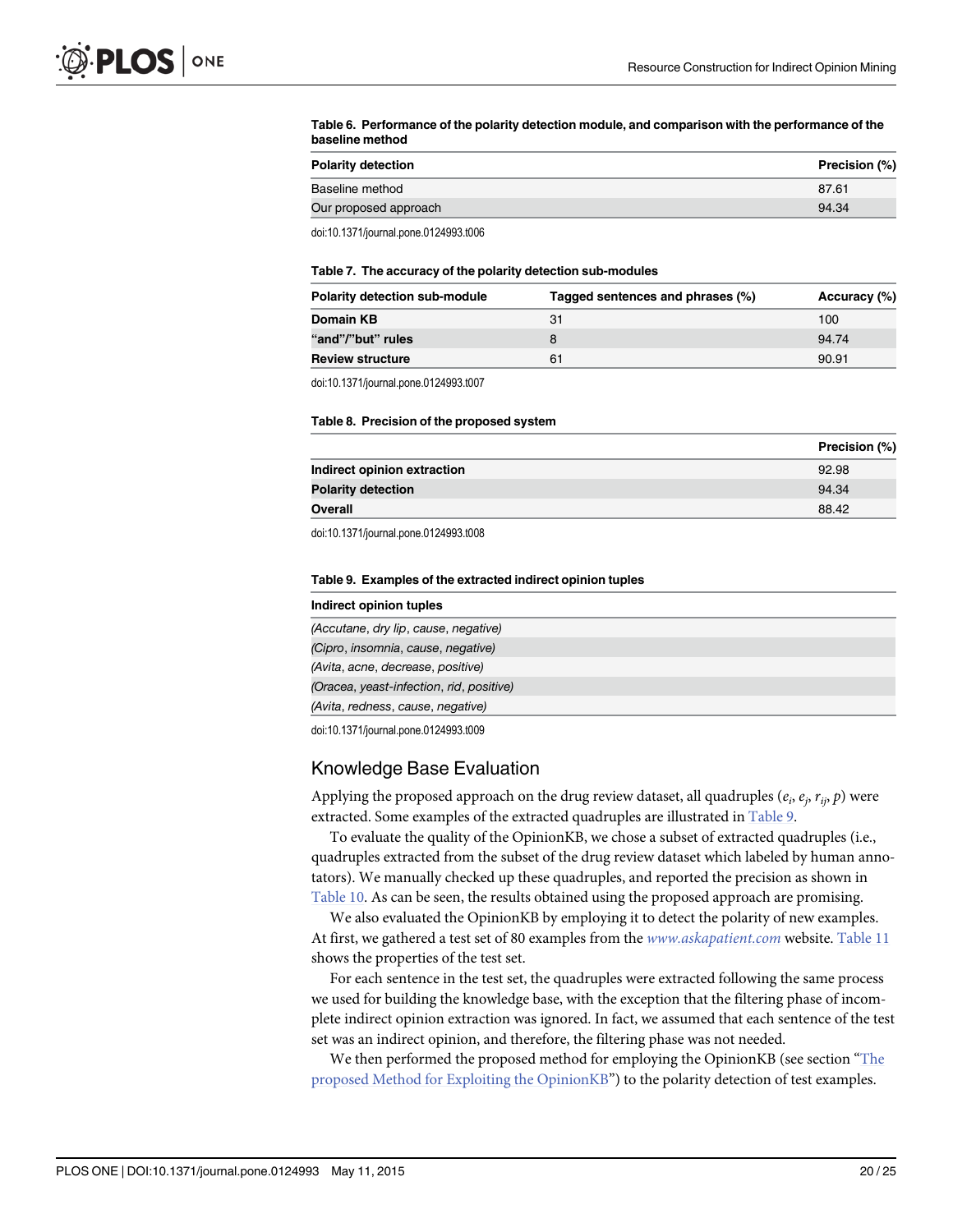<span id="page-20-0"></span>

#### [Table 10.](#page-19-0) Precision of the OpinionKB

| No. of correctly extracted quadruples | Precision (%) |
|---------------------------------------|---------------|
| 266                                   | 88.08         |
|                                       |               |

doi:10.1371/journal.pone.0124993.t010

[Table 12](#page-21-0) reports the performance of the proposed method for polarity detection. The first step of this method led to a result in the case of 11 examples. The second step (i.e., using semantic type patterns), tagged 24 examples and finally, the third step (i.e., using semantic group patterns) detected the polarity of 26 examples. For 19 examples, the knowledge stored in the OpinionKB was not sufficient and hence these examples remained untagged.

Finally, to investigate the effectiveness of the proposed method for polarity detection, we compared it to some baseline methods and some state-of-the-art opinion mining approaches. We employed a lexicon-based method and a distant-supervision approach as baseline methods. For the lexicon-based approach, we chose SentiWordNet that is a well-known and popular resource for opinion mining. In order to calculate the overall polarity of a text, we first extracted the polarity value of each word using SentiWordNet, and then, we aggregated these values using two methods [[51](#page-24-0)]: majority voting that counts the number of positive and negative words of the text and selects the majority number, and sum of predictions in which the text polarity value is computed as the sum of polarity values of its words.

Distant supervision aims at using a large set of weakly labeled data to train a supervised classifier  $[52]$ . We used the structure of review sites to obtain such data. We assumed that sentences in the "benefits" field of a review are positive, and sentences in the "side effects" field are negative. We used the obtained dataset and a set of features exploited by Pang, Lee and Vaithyanathan [[9\]](#page-23-0), i.e., unigrams (presence of a certain word, frequencies of words), bigrams, POS tags, and adjectives for training the Naïve Bayes (NB) and Maximum Entropy (MaxEnt) classifiers which are widely used in opinion mining. In our experiments, using unigrams alone yielded the best result.

[Fig 7](#page-21-0) compares the precision of the proposed method for polarity detection with the baseline methods. As can be seen from  $Fig 7$ , the proposed method significantly outperforms the baseline methods.

[Fig 8](#page-21-0) compares the proposed method with two state-of-the-art approaches for opinion mining. The first approach was proposed by Cambria and Hussain [[7\]](#page-23-0). This approach first deconstructs the given text into concepts using a semantic parser, and then, uses SenticNet, a rich concept-level knowledge base for opinion mining, to associate polarity values to these concepts. Finally, it computes the overall polarity of the text by averaging such values. The second one is sentic patterns [\[53](#page-24-0)], a concept-level approach that merges linguistics, common sense computing, and machine learning. To produce results using sentic patterns, we used sentic demo (sentic.net/demo).

[Fig 8](#page-21-0) depicts that the proposed method outperforms the state-of-the-art methods. The reported results indicate that current state-of-the-art approaches for direct opinion mining are

[Table 11.](#page-19-0) Test set information

| No. of sentences and phrases        | 80 |
|-------------------------------------|----|
| No. of complete indirect opinions   | 29 |
| No. of incomplete indirect opinions | 51 |
| No. of positive opinions            | 40 |
| No. of negative opinions            | 40 |
|                                     |    |

doi:10.1371/journal.pone.0124993.t011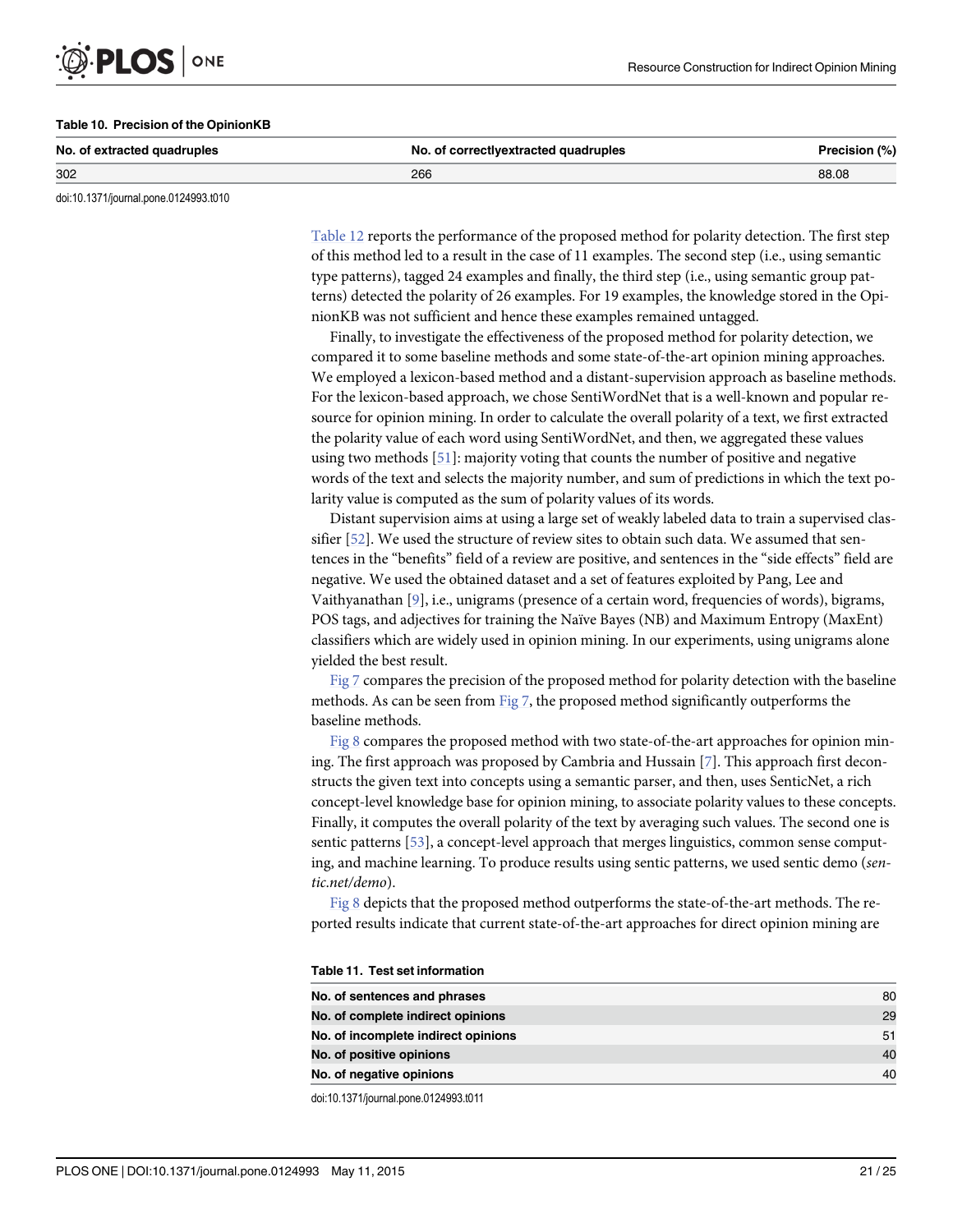<span id="page-21-0"></span>

#### [Table 12.](#page-19-0) Results of polarity detection using OpinionKB

| No. of tagged examples                | No. of correctly tagged examples | Precision (%) | Recall (%) | F-measure (%) |
|---------------------------------------|----------------------------------|---------------|------------|---------------|
| 61                                    |                                  | 85.25         | 65         | 73.76         |
| doi:10 1271/journal nono 012/002 t012 |                                  |               |            |               |

doi:10.1371/journal.pone.0124993.t012





doi:10.1371/journal.pone.0124993.g007





doi:10.1371/journal.pone.0124993.g008

not appropriate for indirect opinion mining. Therefore, it is necessary to propose new methods for indirect opinion mining.

## **Discussion**

Despite small quantity of knowledge stored in the OpinionKB, experimental results (Figs 7 and 8) show that it is an appropriate resource for indirect opinion mining. However, there is some room for improving the performance of indirect opinion extraction and polarity detection.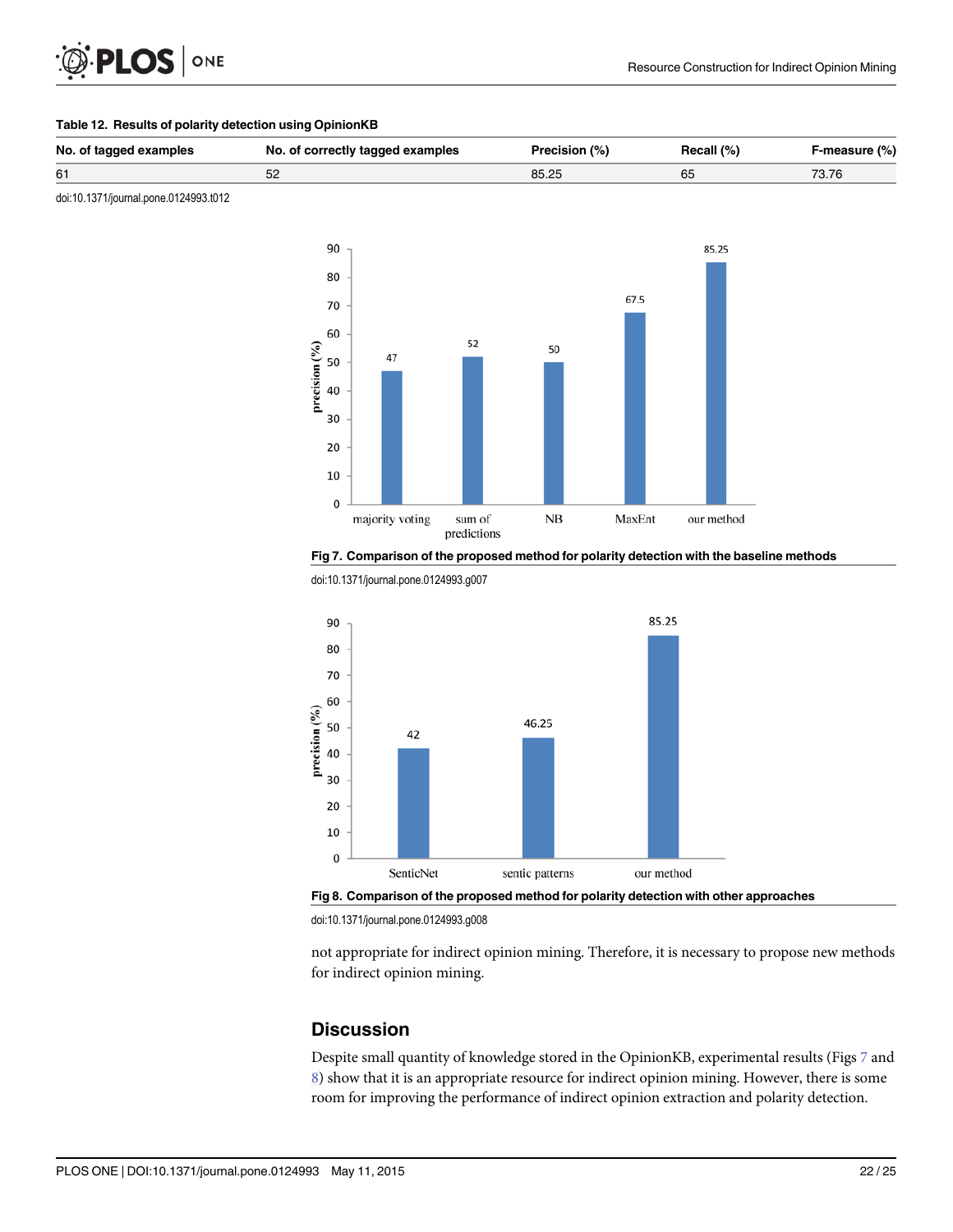<span id="page-22-0"></span>From the error analysis we performed, we have found errors were mainly caused by the following reasons: (1) misspelling words which caused some entities not to be recognized by MetaMap; (2) words and phrases which got wrong tags by MetaMap and caused errors in entity recognition; (3) errors in dependency and parse tree which led to errors in relation extraction between entities; and (4) errors in polarity detection which were mainly caused by the basic rule. These errors indicate how to improve the quality of our proposed approach in the future. To this end, we can use spell checking, alternative tools for parsing or alternative methods for relation extraction. To improve the accuracy of the polarity detection module, we can reduce the effect of the basic rule by extending the domain knowledge base or by proposing some heuristics to correct errors.

## Conclusion and Future Work

Previous approaches for opinion mining have mainly focused on direct opinions. In this paper, we discussed the importance of analyzing indirect opinions, especially in the drug domain. We first formulated the problem of indirect opinion mining. Next, we propose a novel approach for automatic construction of a polarity-tagged corpus and a knowledge base of indirect opinions aiming to provide resources for indirect opinion mining of drug reviews. To this aim, we first presented a model for representing an indirect opinion. Then, based on the proposed model, we designed and populated a knowledge base of indirect opinions. Finally, we proposed a method for polarity detection of new examples using the constructed knowledge base.

Some experiments were designed to evaluate the quality of the constructed resources. The experimental results demonstrated the effectiveness of the constructed resources. We also compared the performance of the proposed method for polarity detection on a dataset of drug reviews to that of some baseline methods and state-of-the-art approaches for opinion mining. The results indicate that the proposed method outperforms these approaches.

As future work, we aim at extending the constructed resources. Exploiting these resources, we also intend to propose a model for indirect opinion mining of unlabeled opinionated texts. In addition, we aim to combine the proposed model with a state-of-the-art approach for direct opinion mining. It is believed that mining indirect opinions besides direct opinions can improve the performance of current opinion mining systems.

### Supporting Information

[S1 File.](http://www.plosone.org/article/fetchSingleRepresentation.action?uri=info:doi/10.1371/journal.pone.0124993.s001) Relevant Data. (RAR)

## Author Contributions

Conceived and designed the experiments: SN MS. Performed the experiments: SN. Analyzed the data: SN. Contributed reagents/materials/analysis tools: SN MS. Wrote the paper: SN MS.

#### References

- [1.](#page-0-0) Boccaletti S, Bianconi G, Criado R, Del Genio C, Gómez-Gardeñes J, Romance M, et al. The structure and dynamics of multilayer networks. Physics Reports. 2014; 544(1):1–122.
- [2.](#page-0-0) Yalamanchi D. Sideffective-system to mine patient reviews: sentiment analysis. Rutgers University-Graduate School-New Brunswick; 2011.
- [3.](#page-0-0) Wang L, Li X. Spatial epidemiology of networked metapopulation: An overview. Chinese Science Bulletin. 2014; 59(28):3511–3522.
- [4.](#page-1-0) Cambria E, Speer R, Havasi C, Hussain A. SenticNet: A publicly available semantic resource for opinion mining. In: AAAI CSK. 2010;14–8.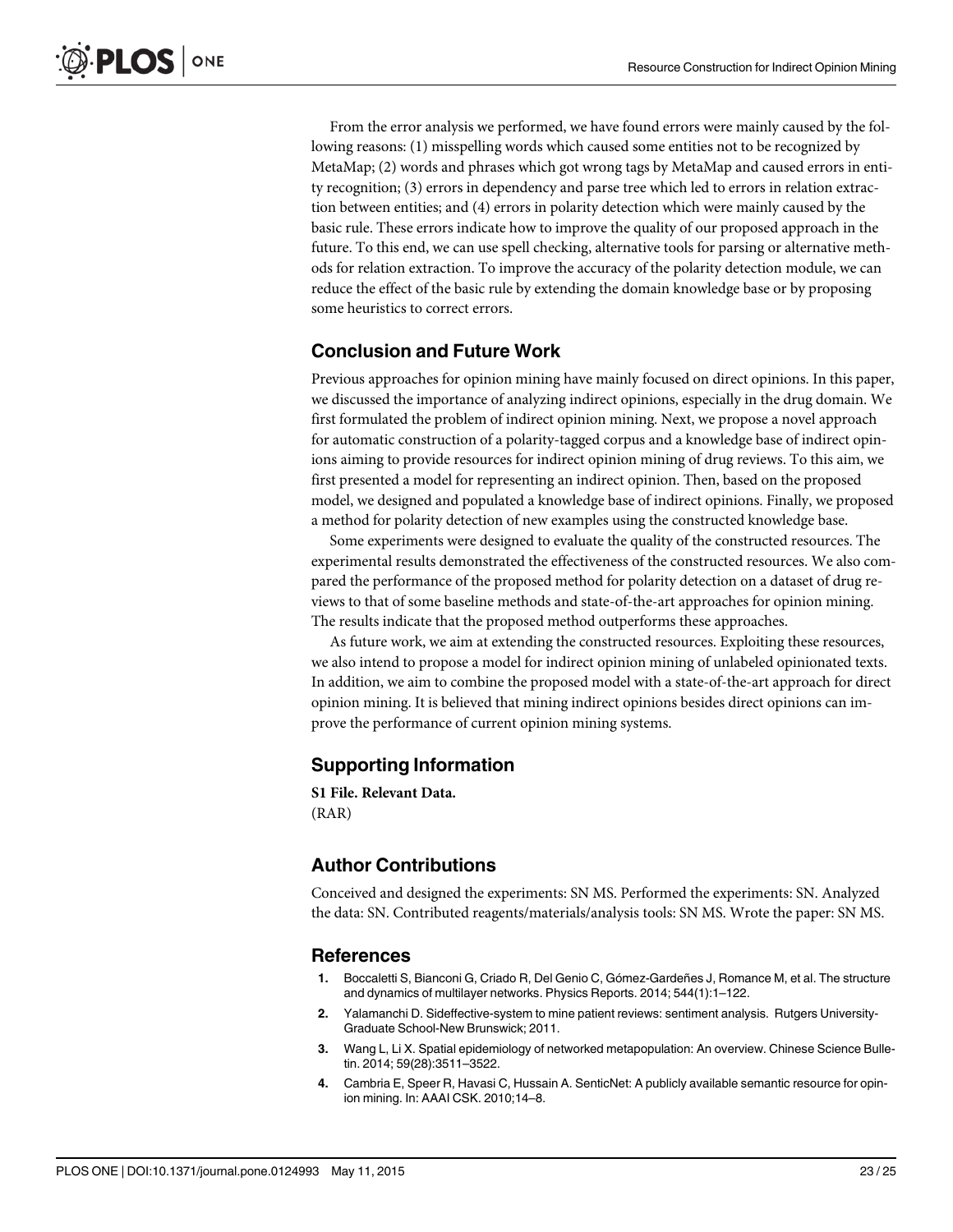- <span id="page-23-0"></span>[5.](#page-1-0) Liu B. Sentiment analysis and opinion mining. Synthesis Lectures on Human Language Technologies. 2012; 5(1):1–167.
- [6.](#page-2-0) Pang B, Lee L. Opinion mining and sentiment analysis. Foundations and trends in information retrieval. 2008; 2(1–2):1–135.
- [7.](#page-2-0) Cambria E, Hussain A. Sentic computing: techniques, tools, and applications. Dordrecht, Netherlands: Springer; 2012.
- [8.](#page-2-0) Hu M, Liu B. Mining and summarizing customer reviews. Proceedings of the tenth ACM SIGKDD international conference on Knowledge discovery and data mining; 2004.
- [9.](#page-2-0) Pang B, Lee L, Vaithyanathan S. Thumbs up?: sentiment classification using machine learning techniques. Proceedings of the ACL-02 conference on Empirical methods in natural language processing; 2002.
- [10.](#page-2-0) Lu Y, Castellanos M, Dayal U, Zhai C. Automatic construction of a context-aware sentiment lexicon: an optimization approach. Proceedings of the 20th international conference on World wide web; 2011.
- [11.](#page-2-0) Turney PD. Thumbs up or thumbs down?: semantic orientation applied to unsupervised classification of reviews. Proceedings of the 40th annual meeting on association for computational linguistics; 2002.
- [12.](#page-2-0) Riloff E, Wiebe J. Learning extraction patterns for subjective expressions. Proceedings of the 2003 conference on Empirical methods in natural language processing; 2003.
- [13.](#page-2-0) Wiebe J, Riloff E. Creating subjective and objective sentence classifiers from unannotated texts. Computational Linguistics and Intelligent Text Processing: Springer; 2005. p. 486–97.
- [14.](#page-2-0) Tan LK-W, Na J-C, Theng Y-L, Chang K. Sentence-level sentiment polarity classification using a linguistic approach. Digital Libraries: For Cultural Heritage, Knowledge Dissemination, and Future Creation: Springer; 2011. p. 77–87.
- [15.](#page-2-0) Qu L, Gemulla R, Weikum G. A weakly supervised model for sentence-level semantic orientation analysis with multiple experts. Proceedings of the 2012 Joint Conference on Empirical Methods in Natural Language Processing and Computational Natural Language Learning; 2012.
- [16.](#page-2-0) Ding X, Liu B, Yu PS. A holistic lexicon-based approach to opinion mining. Proceedings of the international conference on Web search and web data mining; 2008.
- [17.](#page-2-0) Popescu A-M, Etzioni O. Extracting product features and opinions from reviews. Natural language processing and text mining: Springer; 2007. p. 9–28.
- [18.](#page-2-0) Zhang L, Liu B. Aspect and entity extraction for opinion mining. Data Mining and Knowledge Discovery for Big Data: Springer; 2014. p. 1–40.
- [19.](#page-2-0) Lau RY, Lai CC, Ma J, Li Y. Automatic domain ontology extraction for context-sensitive opinion mining. Proceedings of ICIS. 2009;35–53.
- [20.](#page-2-0) Zhang L, Liu B. Identifying noun product features that imply opinions. ACL; 2011.
- [21.](#page-2-0) Greene S, Resnik P. More than words: Syntactic packaging and implicit sentiment. Proceedings of Human Language Technologies: The 2009 Annual Conference of the North American Chapter of the Association for Computational Linguistics; 2009.
- [22.](#page-3-0) Neviarouskaya A, Prendinger H, Ishizuka M. SentiFul: A lexicon for sentiment analysis. IEEE Transactions on Affective Computing. 2011; 2(1):22–36.
- [23.](#page-3-0) Esuli A, Sebastiani F. Sentiwordnet: A publicly available lexical resource for opinion mining. Proceedings of LREC; 2006.
- [24.](#page-3-0) Nakagawa T, Inui K, Kurohashi S. Dependency tree-based sentiment classification using CRFs with hidden variables. Human Language Technologies: The 2010 Annual Conference of the North American Chapter of the Association for Computational Linguistics; 2010.
- [25.](#page-3-0) Qi L, Chen L. A linear-chain CRF-based learning approach for web opinion mining. Web Information Systems Engineering: Springer; 2010. p. 128–41.
- [26.](#page-3-0) Cambria E, Havasi C, Hussain A. SenticNet 2: A Semantic and Affective Resource for Opinion Mining and Sentiment Analysis. FLAIRS Conference; 2012.
- [27.](#page-3-0) Tsai A, Tsai R, Hsu J. Building a concept-level sentiment dictionary based on commonsense knowledge. IEEE Intelligent Systems. 2013; 28(2):22–30.
- [28.](#page-3-0) Cambria E, Schuller B, Xia Y, Havasi C. New avenues in opinion mining and sentiment analysis. IEEE Intelligent Systems. 2013; 28(2):15–21.
- [29.](#page-3-0) Cambria E. An introduction to concept-level sentiment analysis. Advances in Soft Computing and Its Applications: Springer; 2013. p. 478–83.
- [30.](#page-3-0) Wiebe J, Wilson T, Cardie C. Annotating expressions of opinions and emotions in language. Language resources and evaluation. 2005; 39(2–3):165–210.